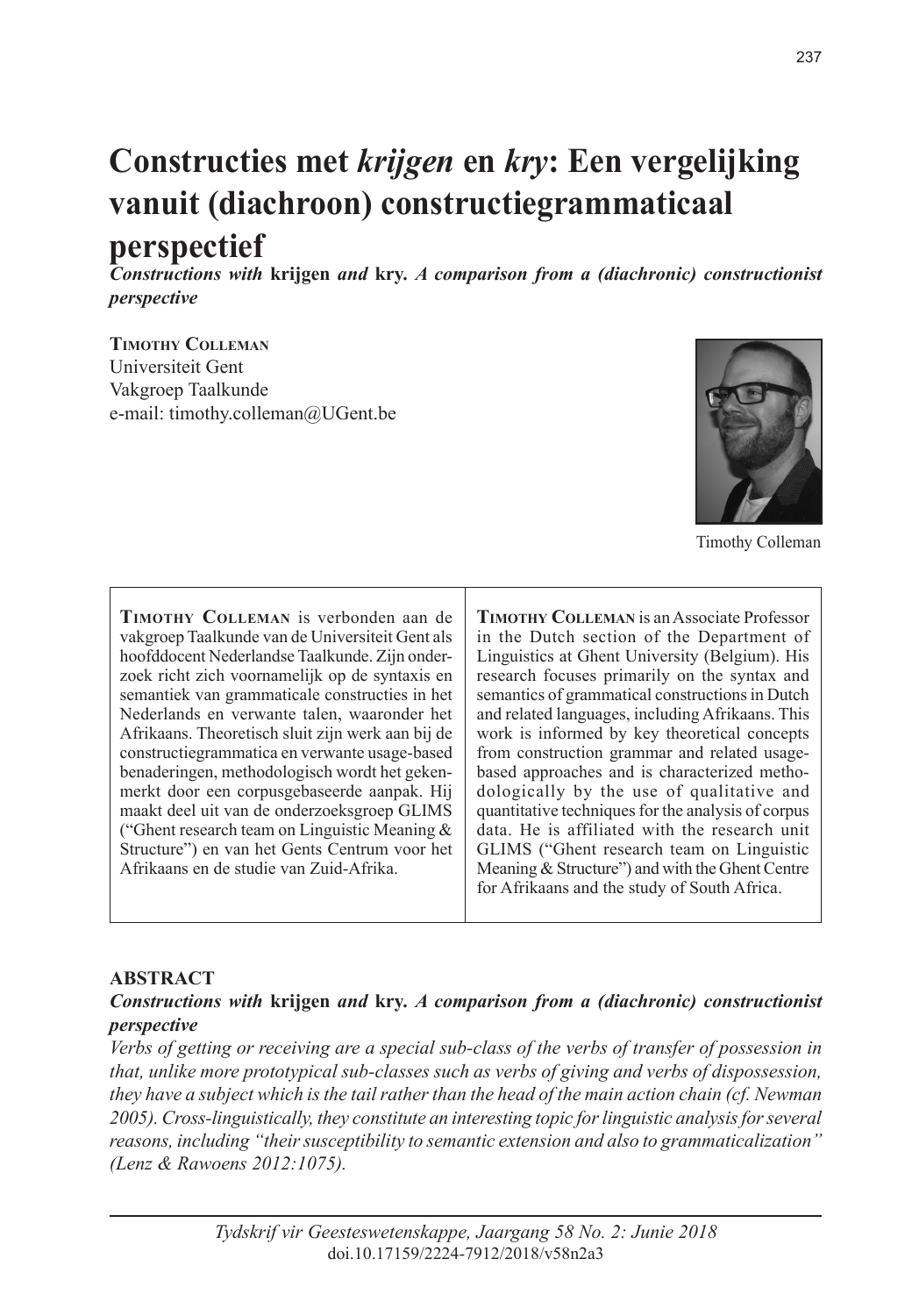*The present article presents a corpus-based contrastive study of the basic verbs of receiving of Dutch and Afrikaans, i.e.* krijgen *and* kry*, respectively. More specifically, the focus is on a number of different constructions in which* krijgen *and* kry *are combined with a main lexical verb in the form of an infinitive or past participle and, thus, have at least partly auxiliarized. Data culled from the SoNaR-corpus of contemporary written Dutch and the corpus of the Language Commission of the South African Academy for Arts and Science allow for a comparison of the relative frequencies of these different patterns in present-day Dutch and Afrikaans and of their lexical and semantic ranges.*

*With regard to the constructions in which* krijgen *and* kry *are combined with a past participle, it can be observed that, in present-day Dutch, the "passive"* krijgen *+ past participle pattern in which krijgen is typically combined with the past participle of a ditransitive verb (e.g.* Hij krijgt een geschenk aangeboden *"He is offered a present") occurs over three times more frequently than the "resultative"* krijgen *+ past participle pattern (e.g.* Hij krijgt het vuur geblust *"He manages to extinguish the fire"). This is an interesting finding because the passive pattern is the younger of the two constructions: its earliest observed examples date*  back to around the turn of the 19<sup>th</sup> to 20<sup>th</sup> Century (cf. Colleman 2015), whereas the resultative krijgen*-pattern has been part of the language since at least the 17th Century. Thus, the Dutch*  krijgen*-passive has rapidly overtaken the resultative* krijgen*-pattern in token frequency. Nothing of this kind has happened in Afrikaans. The Afrikaans corpus data contain just a handful of examples in which* kry *+ past participle seems to encode a passive rather than a resultative meaning, allowing for the conclusion that, even though the construction is not completely inexistent, "passive"* kry *has not taken off in Afrikaans. The few occurrences of passive* kry *+ past participle seem to belong to two different marginal clusters of uses. The resultative* kry *+ past participle pattern, on the other hand, has thrived in Afrikaans: it occurs with a wide variety of lexical verbs in the data, including intransitive and pseudo-transitive verbs (also see Molnárfi 1995, 1997), which are impossible in the equivalent Dutch construction. The difference between Afrikaans and Dutch is not limited to the presence vs. absence in this pattern of intransitive verbs, however: in addition, the Afrikaans construction also occurs with a wider set of transitive predicates, including atelic verbs and verbs which denote an activity that hardly has a noticeable effect on the direct object referent – that is, there are clear indications of host-class expansion in the sense of Himmelmann (2004). In Dutch, by contrast, the resultative* krijgen *+ past participle pattern is still more closely related to the complextransitive patterns from which it developed, i.e. it is restricted to cases where the subject acts to bring about a change-of-state in the direct object referent.*

*Both* krijgen *and* kry *also occur in a pattern with an infinitival rather than participial main verb. In Dutch, this infinitival pattern seems to be developing into a productive pattern encoding a modal meaning of permission or external obligation, at least for some speakers. In present-day Afrikaans, by contrast,* kry *+* te*-infinitive is an archaic and unproductive pattern, limited to just a handful of verbs* (te doen(e) kry, te make kry, te ete kry, etc.).

*In this way, the question whether it is Dutch* krijgen *or Afrikaans* kry *that has grammaticalized the furthest is impossible to answer, as it is phrased at the wrong level of granularity: some* krijgen/kry *+ main verb patterns have developed further in Dutch than Afrikaans whereas in others, it is the other way around. Thus, the findings from the corpusbased investigation lend added support to the observation that grammaticalization does not merely seize a word, but an entire construction (cf. Lehmann 1992; Himmelmann 2004; Traugott & Trousdale 2013 etc).*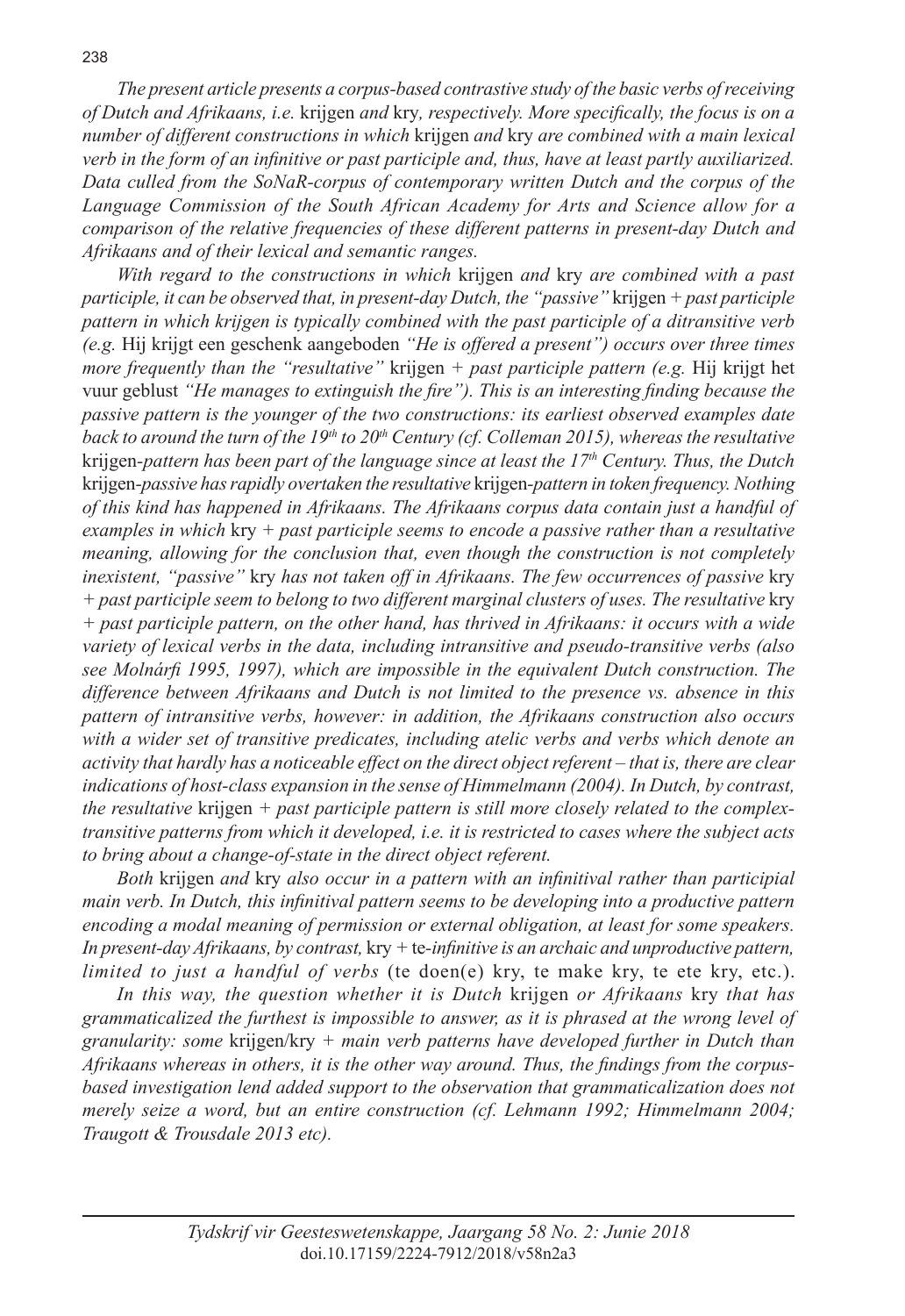| <b>KEYWORDS:</b> | auxiliarization, construction grammar, diachronic construction grammar,<br>Dutch vs. Afrikaans, grammaticalization, krijgen ("get"), kry ("get"),<br>resultative construction, semi-passive, verbs of receiving |  |  |
|------------------|-----------------------------------------------------------------------------------------------------------------------------------------------------------------------------------------------------------------|--|--|
|                  | <b>TREFWOORDEN:</b> auxiliarisering, constructiegrammatica, diachrone constructiegram-                                                                                                                          |  |  |

**TREFWOORDEN:** auxiliarisering, constructiegrammatica, diachrone constructiegrammatica, grammaticalisering, *krijgen*, *kry*, Nederlands vs. Afrikaans, receptieve werkwoorden, resultatieve constructie, semi-passief

#### **SAMENVATTING**

Zowel Nederlands *krijgen* als Afrikaans *kry* maken deel uit van verschillende constructies met een verbale aanvulling in de vorm van een voltooid deelwoord of infinitief, waarin *krijgen/ kry* gedeeltelijk geauxiliariseerd is. Dit artikel gaat vanuit een contrastief en (diachroon) constructiegrammaticaal perspectief in op de formele en semantische eigenschappen van die constructies. Aangetoond wordt dat de Afrikaanse resultatieve constructie met *kry* + voltooid deelwoord zich verder heeft ontwikkeld dan haar Nederlandse tegenhanger met *krijgen* + voltooid deelwoord. Daartegenover staat dat in het Nederlands een frequent gebruikt *krijgen*passief is ontstaan dat in het Afrikaans niet echt van de grond is gekomen, en dat er in het hedendaagse Nederlands ook aanwijzingen zijn voor productief gebruik van een modale constructie met *krijgen* + *te*-infinitief. De data voor het onderzoek komen hoofdzakelijk uit het SoNaR-corpus en het Taalkommissiekorpus.

# **1. INLEIDING**<sup>1</sup>

Tot de brede semantische klasse van de werkwoorden van (bezits)overdracht behoort naast de geven- en nemen-werkwoorden onder meer ook nog de subklasse van de krijgen- of *receptieve* werkwoorden, d.w.z. werkwoorden waarbij het subject géén agens noemt, maar een passief recipiens, dat iets ontvangt door toedoen van een andere persoon (zie bv. Newman 2005:153, die het subject van krijgen typeert als "the tail of the main action chain", terwijl geven en nemen "require a grammatical subject which is also the head of an action chain"). De prototypische vertegenwoordigers van de krijgen-subklasse in het Nederlands en het Afrikaans zijn uiteraard *krijgen* en *kry*, die allebei behoren tot de meest frequente werkwoorden van de betreffende taal.<sup>2</sup> Constructies met die prototypische receptieve werkwoorden vormen om verschillende redenen een interessant topic voor grammaticaal onderzoek; in de bewoordingen van Lenz en Rawoens (2012), in de inleiding tot een themanummer van het tijdschrift *Linguistics* over krijgen-werkwoorden in verschillende Europese talen:

The selection of GET verbs as a research topic is motivated in several ways and can be explained by their high frequency, their formal and semantic complexity, their high variability in intra- and interlingual comparisons and (from a historical or panchronic

<sup>1</sup> Graag wil ik Gerhard Van Huyssteen en een anonieme beoordelaar bedanken voor hun commentaren bij een eerdere versie van dit artikel. Tevens een woord van dank aan de organisatoren van het congres van de Suider-Afrikaanse Vereniging vir Nederlandistiek in Parys, 28 juni-1 juli 2017, waar het hier beschreven onderzoek werd gepresenteerd als keynotelezing, en aan de toehoorders bij die gelegenheid voor hun vragen en suggesties na afloop.

<sup>&</sup>lt;sup>2</sup> Krijgen is het 15de meest frequente Nederlandse werkwoord volgens het frequentiewoordenboek van Tiberius en Schoonheim (2014); *kry* is volgens de tabel in Breed (2012:127) het 18de meest frequente werkwoord in het Taalkommissiekorpus. In beide gevallen is die telling inclusief erg frequente hulpwerkwoorden als *hebben*, *zijn*, *worden*, enz.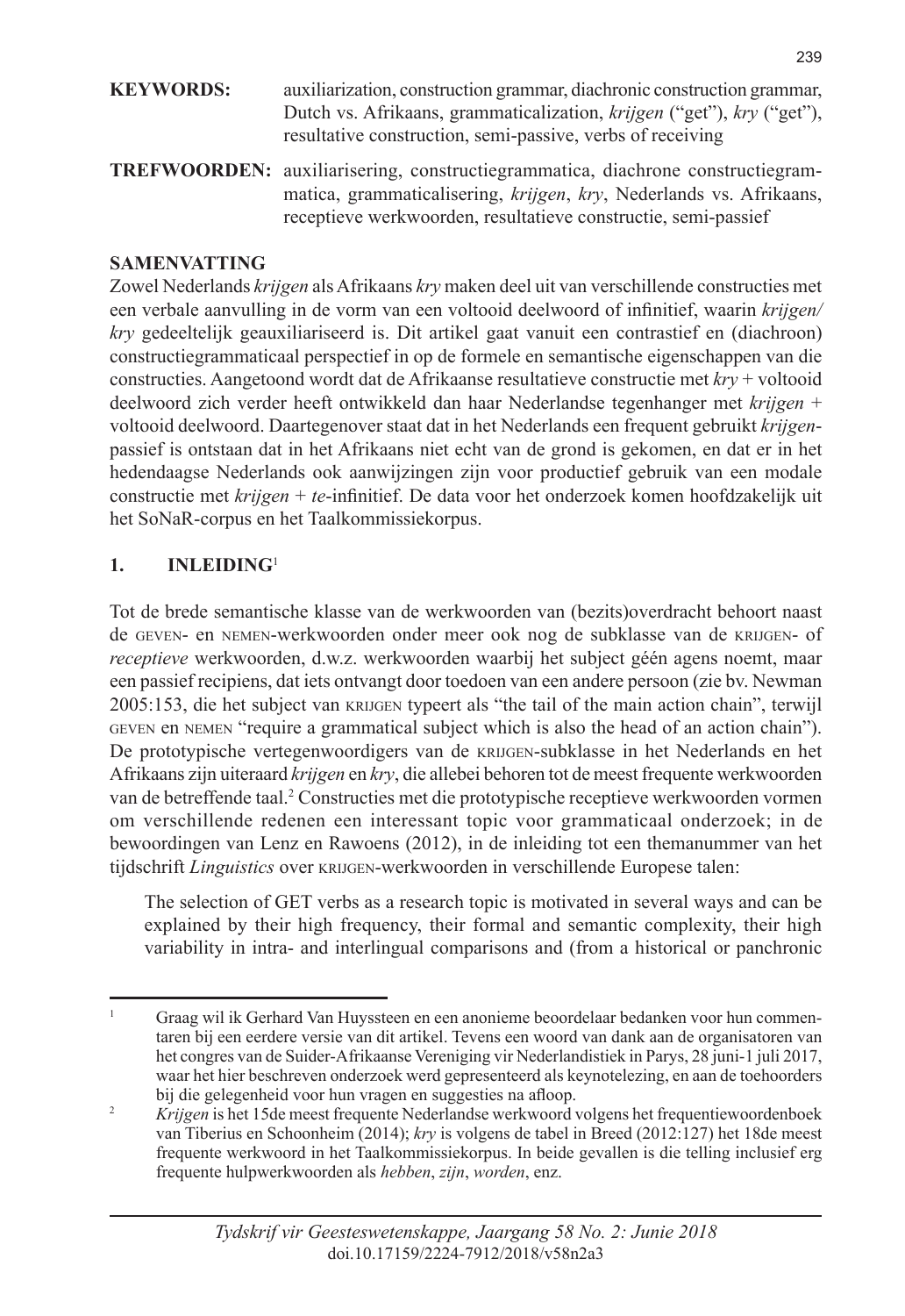240

perspective) their susceptibility to semantic extension and also to grammaticalization. (Lenz & Rawoens 2012:1075)

Deze studie is dan ook niet het eerste onderzoek dat is gewijd aan *krijgen* en/of *kry*. Voor het Nederlands kunnen we verwijzen naar o.m. Hoekstra (1984), De Schutter (1989), Broekhuis en Cornips (1994, 2013), Landsbergen (2006, 2009), Van Leeuwen (2006) en Colleman (2015, 2016); in dat bestaande onderzoek komen uiteenlopende formele en semantische eigenschappen van *krijgen* aan de orde, maar de focus ligt vooral op de grammaticale status en de lexicale mogelijkheden van de "(semi)passieve" of "receptieve" constructie met *krijgen* + voltooid deelwoord (bv. *Hij kreeg een geschenk aangeboden*). Voor het Afrikaans zijn er twee studies van Molnárfi (1995, 1997) over (hoofdzakelijk) constructies met *kry* + voltooid deelwoord, die ook een aantal contrastieve opmerkingen bevatten over verschillen met formeel verwante constructies in het Nederlands en het Engels.3 De huidige studie verschilt van dat bestaande contrastieve onderzoek in drie belangrijke aspecten: (i) de focus ligt niet alleen op constructies met een voltooid deelwoord, maar ook op constructies waarin *krijgen/kry* wordt gecombineerd met een infinitief; (ii) het onderzoek is corpusgebaseerd: de formele en semantische eigenschappen van de onderzochte constructies worden in kaart gebracht op basis van data uit het SoNaR-corpus en het Taalkommissiekorpus; (iii) de theoretische insteek is die van de (diachrone) constructiegrammatica. Op dat laatste aspect wordt nader ingegaan in paragraaf 2, waarin ook de beperking tot constructies waarin *krijgen/kry* een werkwoordelijke aanvulling krijgt kort wordt gemotiveerd. Daarna volgen twee uitgebreide paragrafen over respectievelijk constructies met een voltooid deelwoord (par. 3) en met een infinitief (par. 4). Paragraaf 5 bundelt de conclusies en een aantal suggesties voor vervolgonderzoek.

# **2. THEORETISCHE ACHTERGRONDEN**

# **2.1 De constructiegrammatica en de diachrone toepassing ervan**

Constructiegrammatica is een verzamelterm voor een aantal theoretische benaderingen van de grammatica die als fundamenteel uitgangspunt de aanname delen dat de volledige grammatica de vorm aanneemt van een gestructureerd netwerk van geconventionaliseerde vorm-betekenisparen, dat zijn dan "constructies" in de specifiek constructiegrammaticale zin des woords (zie bv. Fillmore 1988; Goldberg 1995, 2006; Croft 2001; Boas & Sag 2012).4 Constructies kunnen volledig *schematisch* zijn, wat betekent dat ze de vorm aannemen van een constellatie van lege slots, die in concrete taaluitingen allemaal opgevuld moeten worden met passend lexicaal materiaal: een bekend voorbeeld is de dubbelobjectconstructie, die de volledig schematische vorm [Subj [V Obj<sub>1</sub>Obj<sub>2</sub>]] koppelt aan een algemene cause-receivebetekenis (zie Goldberg 1995; Colleman 2009, en vele anderen). Aan het andere uiteinde van het spectrum staan vorm-betekenisparen die volledig lexicaal gevuld zijn, d.w.z. morfemen, woorden en vaste uitdrukkingen. Vele constructies bevinden zich ergens tussen die twee uitersten in en bestaan uit een combinatie van open en gevulde slots: zo stelt Colleman (2015) de Nederlandse (semi-)passieve *krijgen*-constructie voor als een argumentstructuurconstructie

<sup>3</sup> Verder is er nog de MA-scriptie van Vos (2013), die specifiek handelt over de constructie in *Die meisie is verwurg gekry*, dat is de passieve variant van de resultatieve constructie met *kry* + voltooid deelwoord die uitgebreid aan bod komt in paragraaf 3.

Zie ook Verhagen (2005) voor een Nederlandstalige inleiding tot de basisprincipes van de constructiegrammatica.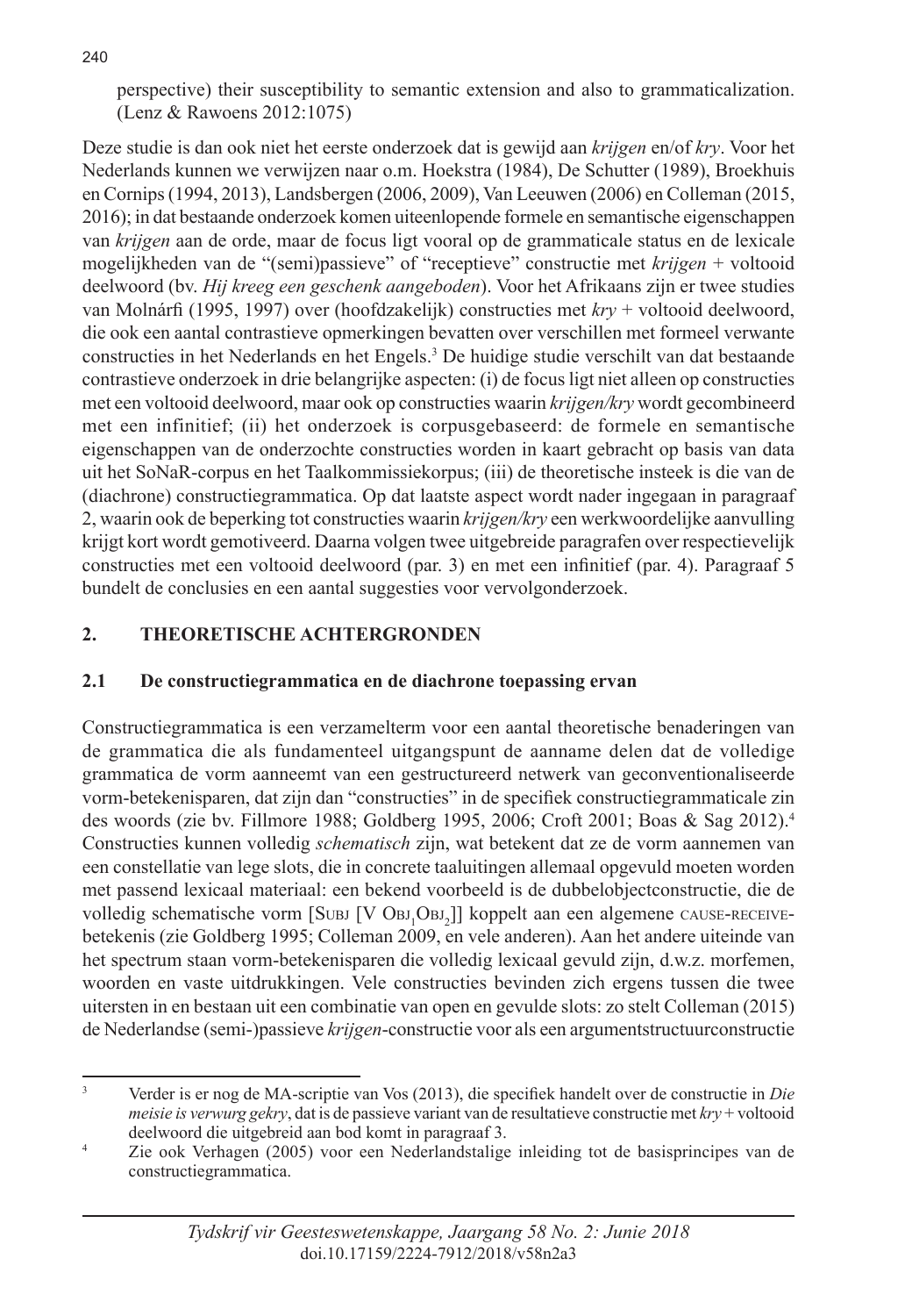met de vorm [Subj [krijgen Obj (van/door NP) V<sub>past part</sub>]]. In tegenstelling tot in de dubbelobjectconstructie, ligt de invulling van het werkwoordslot hier vooraf gedeeltelijk vast, d.w.z. de werkwoordgroep bestaat uit een combinatie van *krijgen* met het voltooid deelwoord van een passend zelfstandig werkwoord. Verderop in dit artikel zullen verschillende zulke grotendeels schematische vorm-betekenisparen met *krijgen* en *kry* worden onderscheiden.

Daarbij zal niet enkel aandacht worden besteed aan de eigenschappen van de *krijgen/ kry*-constructies in kwestie in het hedendaagse Nederlands en Afrikaans, maar ook aan de diachrone ontwikkeling ervan, in zoverre we die kunnen reconstrueren uit de beschikbare data. De laatste jaren is er binnen het constructiegrammaticale onderzoek veel aandacht geweest voor taalverandering, d.w.z. verschillende auteurs hebben zich toegelegd op de beschrijving van variatie in de tijd in de eigenschappen van individuele constructies en/of in de structuur van het constructionele netwerk. Fundamentele publicaties waarin gereflecteerd wordt op de meerwaarde van een constructiegebaseerd perspectief voor de analyse van grammaticale taalverandering zijn Fried (2013), Traugott en Trousdale (2013), Hilpert (2013) en Barđdal en Gildea (2015). Een bekend terminologisch onderscheid waarnaar in wat volgt zal worden verwezen, is het door Traugott en Trousdale (2013) geïntroduceerde verschil tussen *constructionalisering* aan de ene en (gewone) *constructionele verandering* aan de andere kant. Constructionalisering is het ontstaan van een nieuwe constructie, dus de toevoeging van een nieuw vorm-betekenispaar aan het constructionele netwerk. Gewone constructionele veranderingen zijn formele of semantische aanpassingen in *bestaande* constructies, waarbij er dus geen nieuwe knoop in het constructionele netwerk ontstaat.

### **2.2 Auxiliarisering**

Het meest gewone gebruik van zowel *krijgen* als *kry* is het gebruik als zelfstandig werkwoord in een monotransitieve constructie met een subject en een direct object, zoals in (1) en (2).5

- (1) a. Hij mocht gratis binnen, **kreeg** een catalogus, het boek 'Superhuman Crew' en een cd van Bob Dylan. (SoNaR)
	- b. Zo 'er niemand is die tyd heeft om je te helpen [...] neem dan geduld, en gaa wat ander speelgoed **krygen**, want huilen helpt er toch niet aan. (W.E. de Perspocher, *Onderwys voor kinderen*, 1785)
- (2) a. Hy **kry** 'n maandelikse ouderdomspensioen uit Kanada. (TK, kranten)
	- b. Daar is nie 'n kraan naby nie. Die bouers moet glo elke keer na iemand se huis gaan om water te **kry**. (TK, kranten)

Ook m.b.t. dat monotransitieve gebruik zijn er interessante verschillen tussen Nederlands *krijgen* en Afrikaans *kry*. Niet toevallig is (1b) een wat ouder voorbeeld: terwijl transitief *krijgen* vroeger zowel agentief als niet-agentief gebruikt werd – dus zowel situaties kon benoemen waarin het subject het direct object actief *verwerft* als situaties waarin het subject een louter passieve *ontvanger* is – is in het hedendaagse Nederlands enkel de passieve 'ontvangen'-betekenis overgebleven (een aantal relicten van het agentieve gebruik niet te na gesproken, zoals *Ik krijg jullie nog wel!*); zie Landsbergen (2009: 88-100) voor een corpusgebaseerd overzicht van dat proces van betekenisspecialisatie bij lexicaal *krijgen*, dat volgens zijn data al grotendeels

<sup>5</sup> In alle aangehaalde corpusvoorbeelden staat *krijgen/kry* in het vet en de werkwoordelijke aanvulling, indien aanwezig, in het cursief. De SoNaR-voorbeelden komen, tenzij anders aangegeven, uit het subcorpus krantentaal.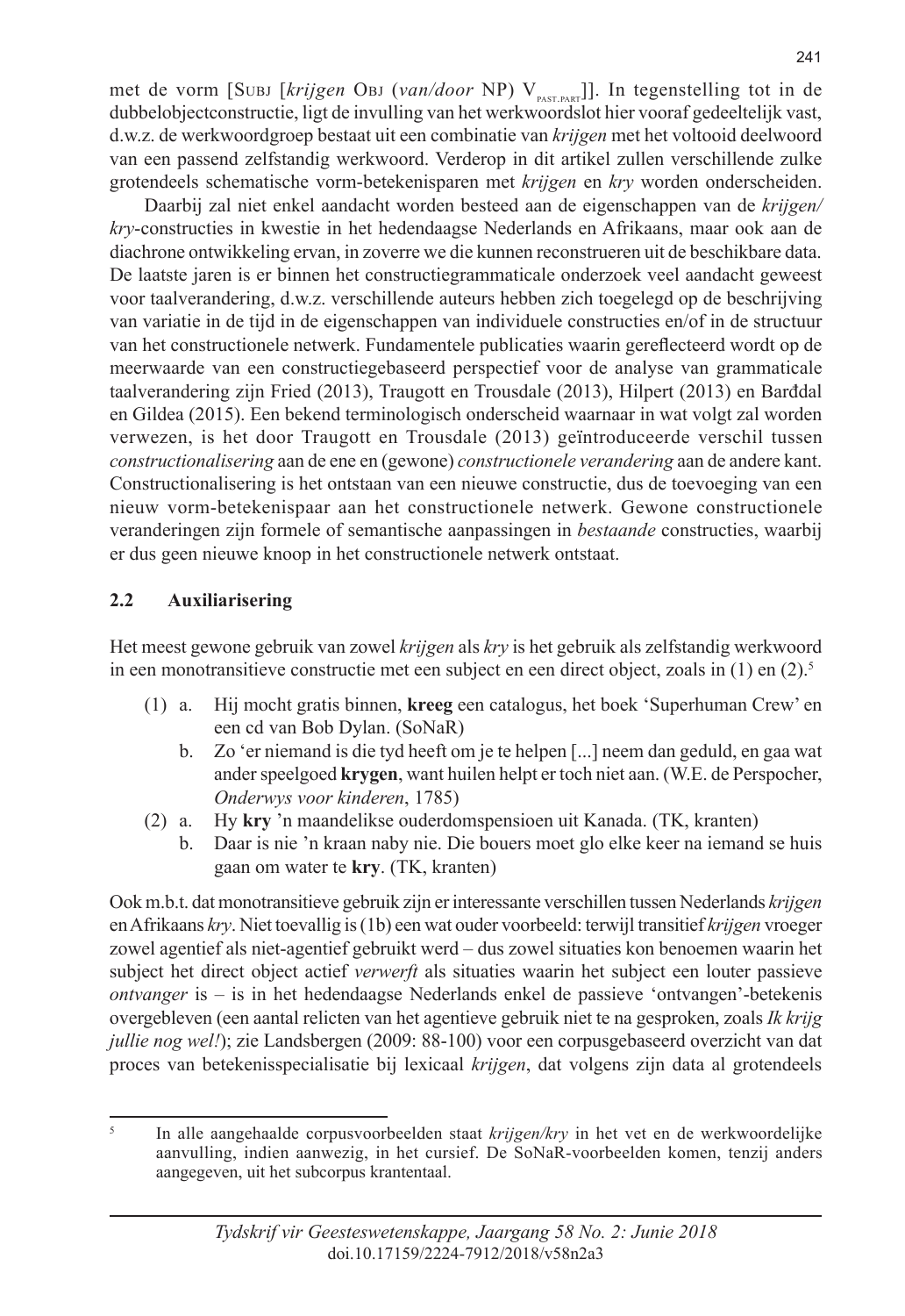voltooid was tegen de 18de eeuw. *Krijgen* wordt nog wel agentief gebruikt in zgn. *complextransitieve* constructies met een adjectivische of voorzetselconstituent die de plaats noemt waar of de toestand waarin het direct object door toedoen van het subject terechtkomt, zoals in (3); zie ook (4) voor vergelijkbare voorbeelden met *kry*.

- (3) a. Een aantal jaren geleden witte eetkamerstoelen gekocht. Nu zijn ze dus niet meer wit, hoe **krijg** ik ze schoon?? (SoNaR, discussieforums)
	- b. Grivegnee **kreeg** de bal niet uit dezestien en na geharrewar kon Sucaert binnenduwen. (SoNaR)
- (4) a. "Kom," sê sy en skuif verby my, "die wasgoed moet van die draad af, die kinders moet wakker gemaak en gereed **gekry** word." (TK, kortverhalen)
	- b. Kom ons staan saam en **kry** hom uit die parlement, want hy is nie werd om 'n minister te wees nie. (TK, kranten)

In het Afrikaans is de agentieve 'verwerven'-betekenis van gewoon monotransitief *kry* veel beter bewaard gebleven, zie (2b) hierboven, waarvoor in het Nederlands enkel een parafrase met *halen* of een ander agentief werkwoord zou passen. Een ander verschil is dat Afrikaans *kry* ook geregeld wordt gebruikt met de betekenis 'aantreffen', zoals in (5); ook dat is een betekenis die in het hedendaagse Nederlands niet voorkomt.

(5) *Klein Ryszard is net sewe jaar oud, en ons kry hom in sy klaskamer in Pisk, sy geboortedorp. Die jaar is 1939.* (TK, kranten)

Ik zal in deze bijdrage echter niet nader ingaan op betekenisontwikkelingen van *krijgen* en *kry* als zelfstandige, lexicale werkwoorden. In plaats daarvan wordt ingezoomd op een aantal gebruikswijzen waarin *krijgen/kry* een verbinding aangaat met een ander werkwoord: met een voltooid deelwoord zoals in (6) en (7), of met een infinitief zoals in (8) en (9).

- (6) a. Het was de overbuur die het vuur opmerkte en dezaak *geblust* **kreeg** met water uit de tuinslang. (SoNaR)
	- b. Toch wil ik ervoor pleiten dat alle zwangere vrouwen een prenatale bloedtest **krijgen** *aangeboden*. (SoNaR)
- (7) Jy was die eerste Survivor ooit om 'n vuur *gemaak* te **kry** sonder vuurhoutjies of 'n vuursteen. (TK, kranten)
- (8) Een brandweerman die hondenvoer *te eten* **kreeg** van collega's, heeft in de VS 2,1 miljoen euro schadevergoeding gekregen. (SoNaR)
- (9) Klaarblyklik het Copernicus nooit hierdie voorwoord *te lese* **gekry** nie. (TK, nonfictie, boeken)

Het is immers in zulke gebruikswijzen dat het potentieel van krijgen-werkwoorden voor grammaticalisering het duidelijkst tot uitdrukking komt. *Krijgen*/*kry* zijn hier minstens ten dele *geauxiliariseerd*, d.w.z. ze hebben zich ontwikkeld van een zelfstandig gebruikt lexicaal werkwoord tot een werkwoord met functioneler betekenis dat een ander, zelfstandig werkwoord als aanvulling krijgt. Auxiliarisering wordt door Kuteva (2001:2) gedefineerd als "[the] process of complex lexical verb structures developing over time into auxiliary grammatical structures, with all its accompanying semantic, morphosyntactic, and phonological changes"; het is te beschouwen als een subtype van grammaticalisering. De focus ligt in deze bijdrage dus op overeenkomsten en verschillen in de mate waarin *krijgen* en *kry* gegrammaticaliseerd zijn.

Voor we overgaan tot de nadere bespreking van de constructies met resp. een voltooid deelwoord en een infinitief als verbale aanvulling, volgen tot besluit van deze subparagraaf nog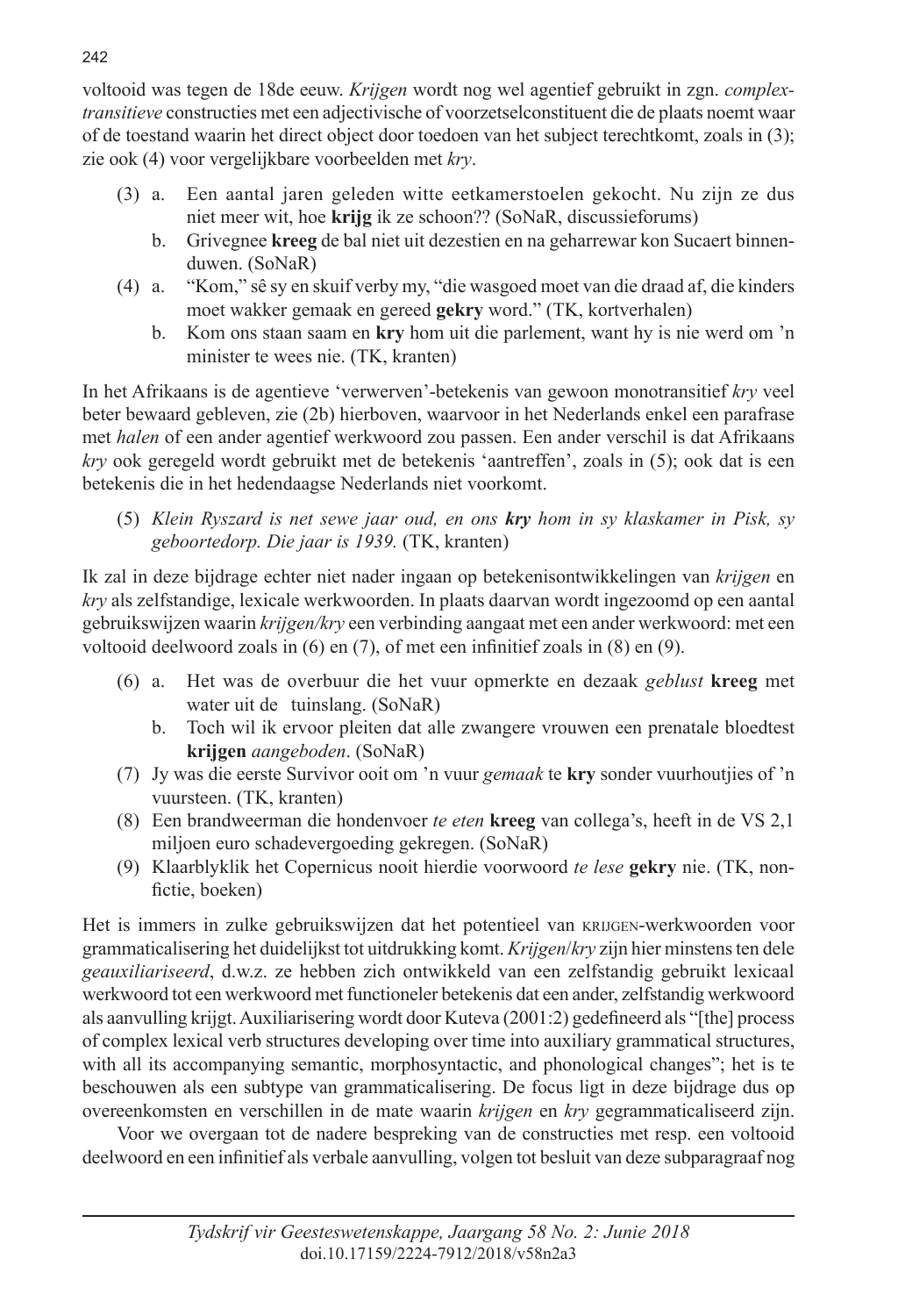twee algemenere opmerkingen. Ten eerste is auxiliarisering een *gradueel* proces, zoals ook in het citaat van Kuteva (2001) hierboven wordt beklemtoond. Dat betekent dat het niet noodzakelijk zo is dat *krijgen* en *kry* in alle hier besproken constructies als volwaardige hulpwerkwoorden mogen gelden, even sterk gegrammaticaliseerd als, pakweg, de passieve hulpwerkwoorden *worden* en *word*. Vooral in de literatuur over het Nederlands is de grammaticale status van *krijgen* als hoofd- dan wel (volwaardig) hulpwerkwoord een punt van discussie, zoals verderop nog zal blijken.

Ten tweede zijn de mogelijkheden niet uitgeput met de constructies in (6) tot (9) hierboven. In het Nederlands bestaat bijvoorbeeld ook nog een constructie met *krijgen* plus *korte* infinitief, zoals in het Internetvoorbeeld (10), die echter veel beperkter voorkomt dan de constructies in (6) en (8) en waar hier dan ook niet verder op ingegaan wordt (zie bv. wel Broekhuis & Corver 2015: 934). <sup>6</sup> Voor het Afrikaans kunnen we nog verwijzen naar de constructie met een bezittelijk voornaamwoord en een genominaliseerde infinitief in (11), die geen pendant heeft in het Nederlands: hoewel *kry* hier strikt genomen een nominale en geen verbale aanvulling krijgt (cf. het bezittelijk voornaamwoord) is ook hier de lexicale betekenis verbleekt ten gunste van een meer functionele, in dit geval *inchoatieve* betekenis. Ook hier zijn de verbindingsmogelijkheden beperkt: naast *sy ry kry* ('beginnen te rijden') onder meer ook nog *sy sit kry* ('gaan zitten'), *sy lê kry* ('gaan liggen'), *sy loop kry* (o.m. 'op gang komen, beginnen te lopen').

- (10) Ik hoop vooral van harte dat mensen die kinderen uit Haïti in hun buurt **krijgen**  *wonen* de drang naar informatie over de kinderen kunnen laten voor wat het is. <adoptie.startpagina.nl/forum/>
- (11) Toe Dwerg bedaar het en klaar gevoed is, pak hulle die kombi en **kry** hulle ry. (TK, romans)

#### **3. CONSTRUCTIES MET** *KRIJGEN/KRY* **+ VOLTOOID DEELWOORD**

#### **3.1 Twee Nederlandse constructies met** *krijgen* **+ voltooid deelwoord**

Zoals blijkt uit de voorbeelden in (6) hierboven, komen er in het Nederlands twee verschillende constructies voor met *krijgen* + voltooid deelwoord. (6a) is een voorbeeld van resultatief *krijgen*, (6b) van de constructie die bekend staat als het semi-passief, de receptieve constructie of het *krijgen*-passief. In wat volgt, zal ik die laatste benaming gebruiken – overigens zonder daarmee te willen suggereren dat *krijgen* even sterk geauxiliariseerd is als het "gewone" passieve hulpwerkwoord *worden*.

De betekenis van de resultatieve constructie kan worden geparafraseerd als "Subject slaagt erin Object te (laten) V-en", waarbij op de plaats van V uiteraard het werkwoord moet worden ingevuld dat als voltooid deelwoord verschijnt. In (6a) is het subject van *krijgen* tegelijk het agens van het voltooid deelwoord, maar dat hoeft niet het geval te zijn: in (12a) spant het subject van *krijgen*, i.c. Kossmann, zich wel in om ervoor te zorgen dat iets aanvaard wordt, maar het is niet Kossmann zelf die het aanvaarden uitvoert; zoals geïllustreerd in (12b) is het in zulke gevallen ook mogelijk om het agens van het voltooid deelwoord expliciet te noemen in een *door*-constituent.

<sup>6</sup> Ter illustratie van die lage frequentie: nocht met *wonen*, noch met *werken* – volgens de *Syntax of Dutch* de twee meest gebruikelijke werkwoorden in die constructie met korte infinitief (Broekhuis & Corver 2015:934) – is in het volledige SoNaR-corpus van 500 miljoen woorden lopende tekst ook maar één voorbeeld te vinden (gezocht werd naar voorkomens van een willekeurige vorm van *krijgen* gevolgd door de infinitief *wonen* of *werken*, met maximaal vijf tussenliggende woorden).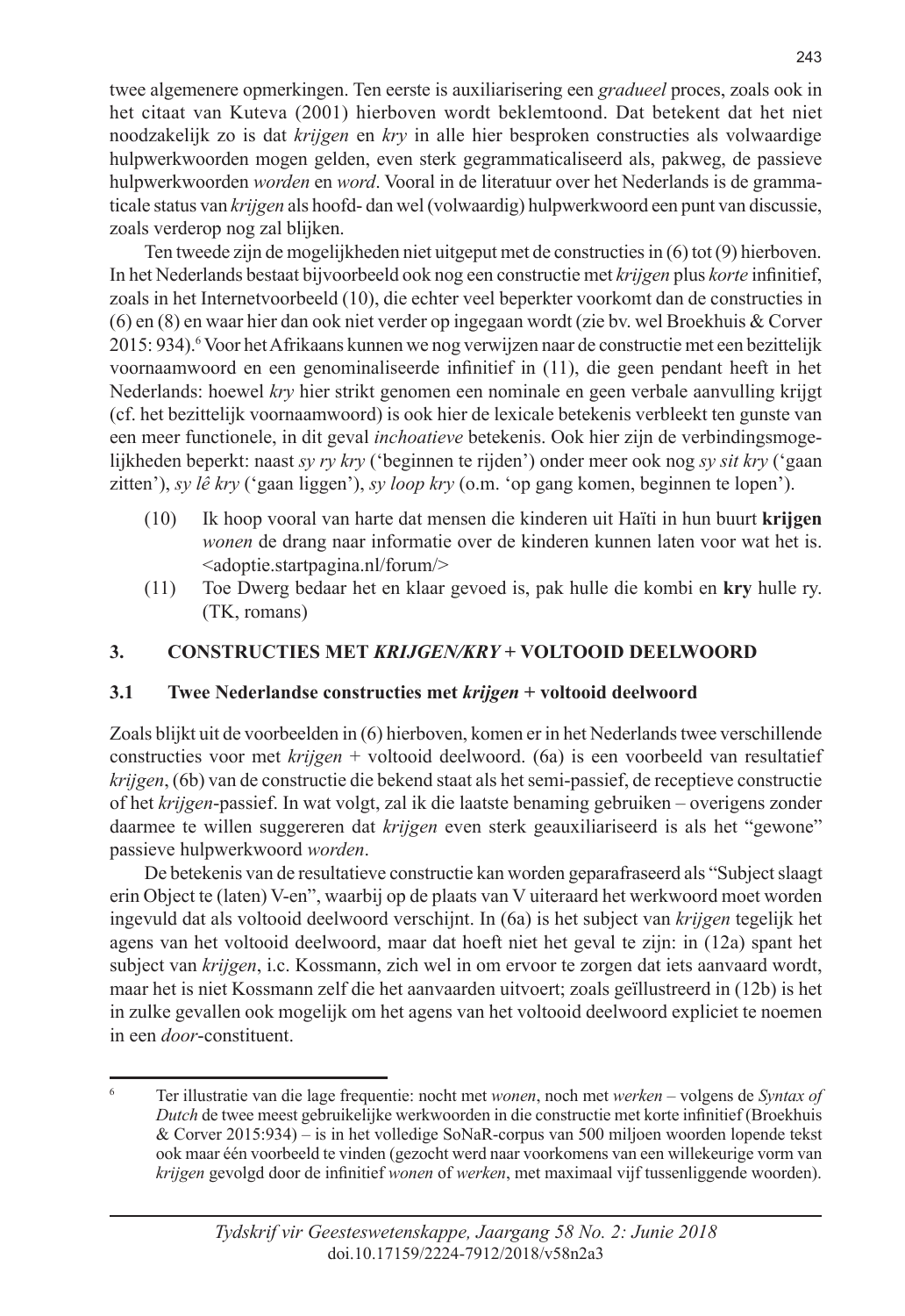- (12) a. Na enige aarzeling kwam Kossmann met een nieuw onderwerp 'The Dutch Revolt ' en **kreeg** dat *aanvaard*. (SoNaR)
	- b. Ten eerste wilde ik de commissaris vragen hoeveel kans hij denkt te hebben om dit door de Commissie *aanvaard* te **krijgen**. (SoNaR)

Over de syntactische status van resultatief *krijgen* bestaat enige onduidelijkheid. Zowel in de ANS als in de *Syntax of Dutch* wordt *krijgen* als het hoofdwerkwoord van de constructie beschouwd en het voltooid deelwoord als een predicatief complement (cf. ANS 1997:962; Broekhuis & Corver 2015:1015-17). In die optiek zijn de zinnen in (6a) en (12) niet fundamenteel verschillend van die in (3) hierboven: het enige verschil is dat de toestand waarin het direct object door toedoen van het subject wordt gebracht, benoemd wordt door een (adjectivisch) voltooid deelwoord in plaats van door een adjectief of voorzetselgroep. Het sporadische voorkomen van zinnen waarin *krijgen* in de werkwoordelijke eindgroep *voorafgaat*  aan het voltooid deelwoord, zoals in (13) is een mogelijk tegenargument voor die visie: die volgorde is bij adjectivische elementen immers onmogelijk (bv. *\*dat ik de lakens niet kreeg schoon*) en suggereert dus dat het deelwoord van de *krijgen*-constructie wel degelijk verbaal is. Daar moet echter meteen aan worden toegevoegd dat zinnen van het type (13) te schaars zijn om van echte volgordevrijheid te spreken (zie ook de corpusdata verderop in deze paragraaf). Ik ga binnen dit bestek niet verder op die kwestie in.

- (13) a. Of de president dit plan nog bijtijds door het Congres **krijgt** *goedgekeurd*, wordt sterk betwijfeld. (SoNaR)
	- b. De vraag is dus, zei ik, hoe we het geld daarvoor uit die oudjes **krijgen** *geperst*. (SoNaR)

In de passieve constructie met *krijgen* + voltooid deelwoord is er wel degelijk volgordevrijheid, en mede daarom wordt het passieve *krijgen* in bv. de *Syntax of Dutch* wel degelijk als een echt hulpwerkwoord beschouwd (cf. Broekhuis, Corver & Vos 2015: 443-453; Broekhuis & Corver 2015: 974-976). Zie (14) voor corpusvoorbeelden van beide volgorden en zie Colleman en Rens (2016) voor een verkennend corpusonderzoek waaruit blijkt dat de relatieve frequentie van de volgorde met het voltooid deelwoord achteraan is toegenomen in de loop van de 20ste eeuw.

- (14) a. Toen ze uiteindelijk de trofee *overhandigd* **kreeg**, stak ze die zo wild in de lucht, dat het deksel er afviel. (SoNaR)
	- b. Samen met presentator Jelle Cleymans rende hij naar het podium, waar hij zijn trofee **kreeg** *overhandigd* door Lindsay, de winnares van vorig jaar. (SoNaR)
	- c. Deze alinea's zijn uit het boek 'Voetbal heeft meer dan twee doelen' dat premier Balkenende maandag **krijgt** *overhandigd* van een aantal kinderen. (SoNaR)

In de passieve *krijgen*-constructie wordt het voltooid deelwoordslot in de grote meerderheid van de gevallen gevuld door een ditransitief werkwoord dat in actieve zinnen een subject, een direct object en een indirect object bij zich kan krijgen. Het subject van het *krijgen*-passief heeft niets agentiefs meer, maar benoemt dezelfde semantische rol als het indirect object in actieve (bv. *Ze overhandigden (aan) de winnaar een trofee*) of "gewone" passieve zinnen (d.w.z., met het passief hulpwerkwoord *worden/zijn*, bv. *De trofee werd (aan) de winnaar overhandigd*): de constructie biedt de taalgebruiker dus de mogelijkheid om een overdracht voor te stellen vanuit het perspectief van de ontvanger in plaats van dat van het agens zoals in de actieve dubbelobjectconstructie of dat van het patiens zoals in het *worden*-passief. Het agens kan onvermeld blijven (14a) of gemarkeerd worden door *door* (14b) of door *van* (14c).

#### 244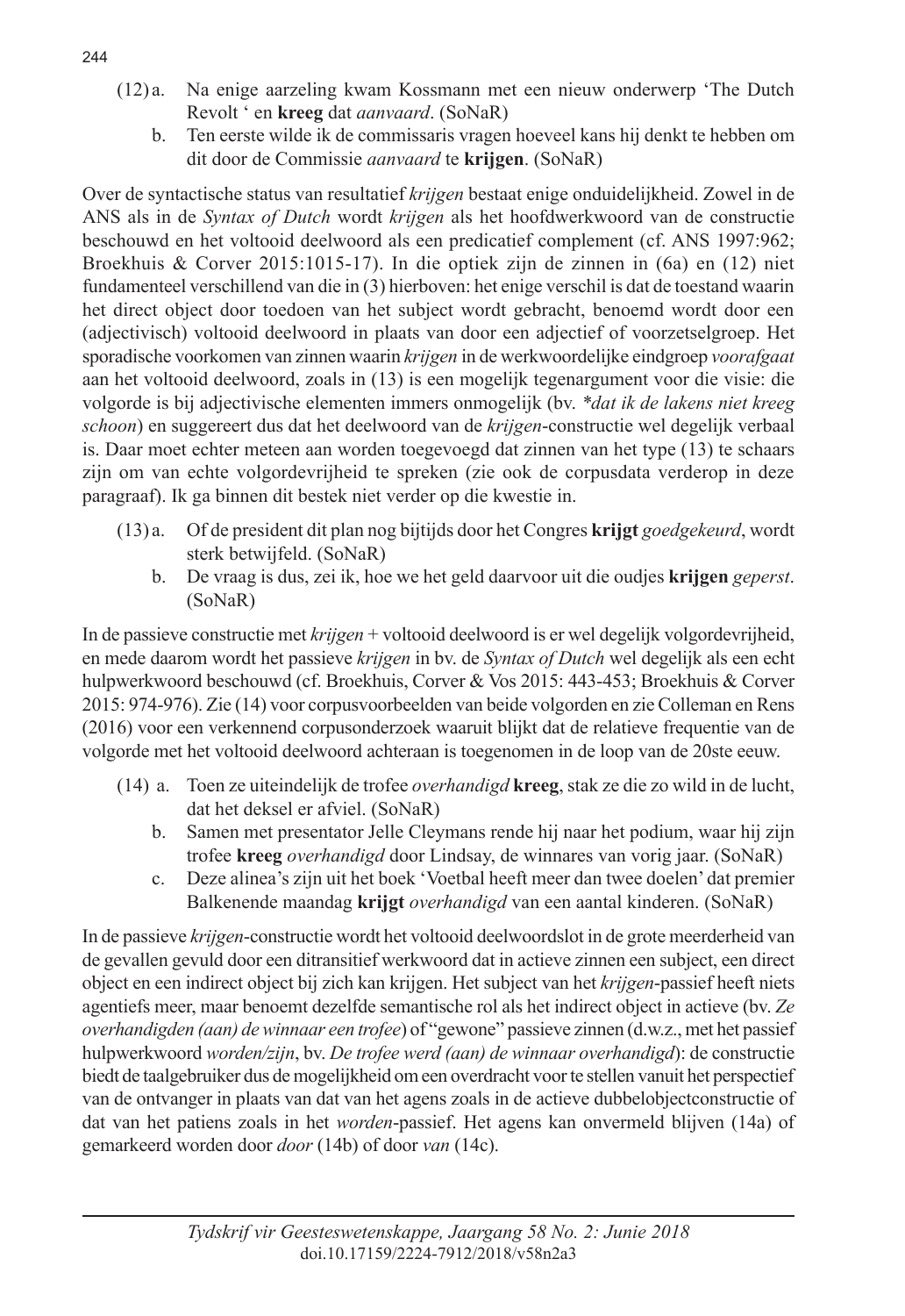Het *krijgen*-passief is een jongere constructie dan de resultatieve constructie. Resultatieve *krijgen*-zinnen met een voltooid deelwoord kwamen in elk geval al (beperkt) voor in de 17de eeuw, zie Landsbergen (2009:101) voor enkele voorbeelden – de constructie heeft zich wellicht ontwikkeld uit complex-transitieve gebruikswijzen met een adjectief, waarbij bij uitstek adjectivische voltooid deelwoorden als bv. *gevangen* wellicht als tussenschakel hebben gefungeerd. De oudste voorbeelden van het *krijgen*-passief die tot nu toe zijn opgetekend in de grammaticale literatuur dateren daarentegen pas van rond het jaar 1900 (zie Colleman 2015 voor details). Landsbergen (2009:104-105) veronderstelt dat het *krijgen*-passief zich heeft ontwikkeld vanuit resultatieve zinnen waarin het subject van *krijgen* niet tevens het agens van het voltooid deelwoord is, zoals (12b) en (13a) hierboven, door de semantische heranalyse van het subject als een loutere ontvanger/begunstigde van de uitgedrukte gebeurtenis in plaats van als iemand die zich inspant om de gebeurtenis te bewerken. In de loop van de 20ste eeuw vertoont de passieve *krijgen*-constructie een sterke toename in zowel type- als tokenfrequentie. In de corpusdata van Colleman (2015) neemt de genormaliseerde frequentie ervan toe van (afgerond) één attestatie per miljoen woorden tekst in de oudste subperiode (1900–1904) tot 76 attestaties per miljoen woorden in de meest recente data (uit 1998). De resultatieve *krijgen*-constructie was in het begin van de 20ste eeuw met afgerond 10 voorkomens per miljoen woorden tekst nog tien keer zo frequent als de semi-passieve en tekent in de data uit 1998 nog voor 6,5 attestaties per miljoen woorden, zodat de verhoudingen helemaal zijn omgekeerd. Tegelijk met de toename in tekstfrequentie breidt het semi-passief zich in de loop van de 20<sup>ste</sup> eeuw ook uit naar meer en meer (subtypes van) ditransitieve werkwoorden – dit is een voorbeeld van "host class expansion" (Himmelmann 2004), een type verandering dat in het model van Traugott en Trousdale (2013) wordt gepresenteerd als een typisch voorbeeld van het soort semantische veranderingen dat zich in een nieuwgevormde constructie kan voordoen *na* de eigenlijke constructionalisering ("postconstructionalization semantic change") (zie Colleman 2015 en 2016 voor uitgebreider discussie, ook van de overblijvende lexicale en semantische restricties op de constructie).

Samengevat, het hedendaagse Nederlands beschikt over twee verschillende geconventionaliseerde vorm-betekenisparen met *krijgen* + voltooid deelwoord: de resultatieve constructie koppelt de schematische vorm [Subj [*krijgen* Obj (*door* NP) V<sub>PAST.PART</sub>]] aan de betekenis "Subj slaagt erin Obj te (laten) V-en (door NP)" en de passieve constructie koppelt de vorm [Subj [krijgen Obj (van/door NP) V<sub>PAST.PART</sub>]] aan de betekenis "NP V-t Obj aan Subj". De constructies trekken deels verschillende sets van zelfstandige werkwoorden aan, en ze vertonen ook subtiele formele verschillen (de mogelijkheid van *van* als markeerder van het agens en de grotere volgordevrijheid in de werkwoordelijke eindgroep in het *krijgen*-passief). De resultatieve constructie bestond al in het vroege Nieuwnederlands en zal dus hoogstwaarschijnlijk deel hebben uitgemaakt van de Nederlandse basis van het Afrikaans, de passieve constructie daarentegen heeft zich pas in een later stadium ontwikkeld.

#### **3.2 Molnárfi (1995, 1997) over** *kry* **+ voltooid deelwoord**

Het Afrikaans kent volgens Molnárfi (1995, 1997) nauwelijks een *kry*-passief. Zinnen als die in (15) hieronder hebben een "baie lae grammatikaliteitsgraad" terwijl hun Nederlandse (en Duitse) equivalenten perfect zijn (Molnárfi 1995:112).

- (15) a. ?? Die NP kry deur INFL kasus toegewys.
	- b. ?? Die publiek kry die verkiesingsdatum in die Beeld aangekondig. (geconstrueerde voorbeelden met bijhorende grammaticaliteitsoordelen uit resp. Molnárfi 1995:112, 123)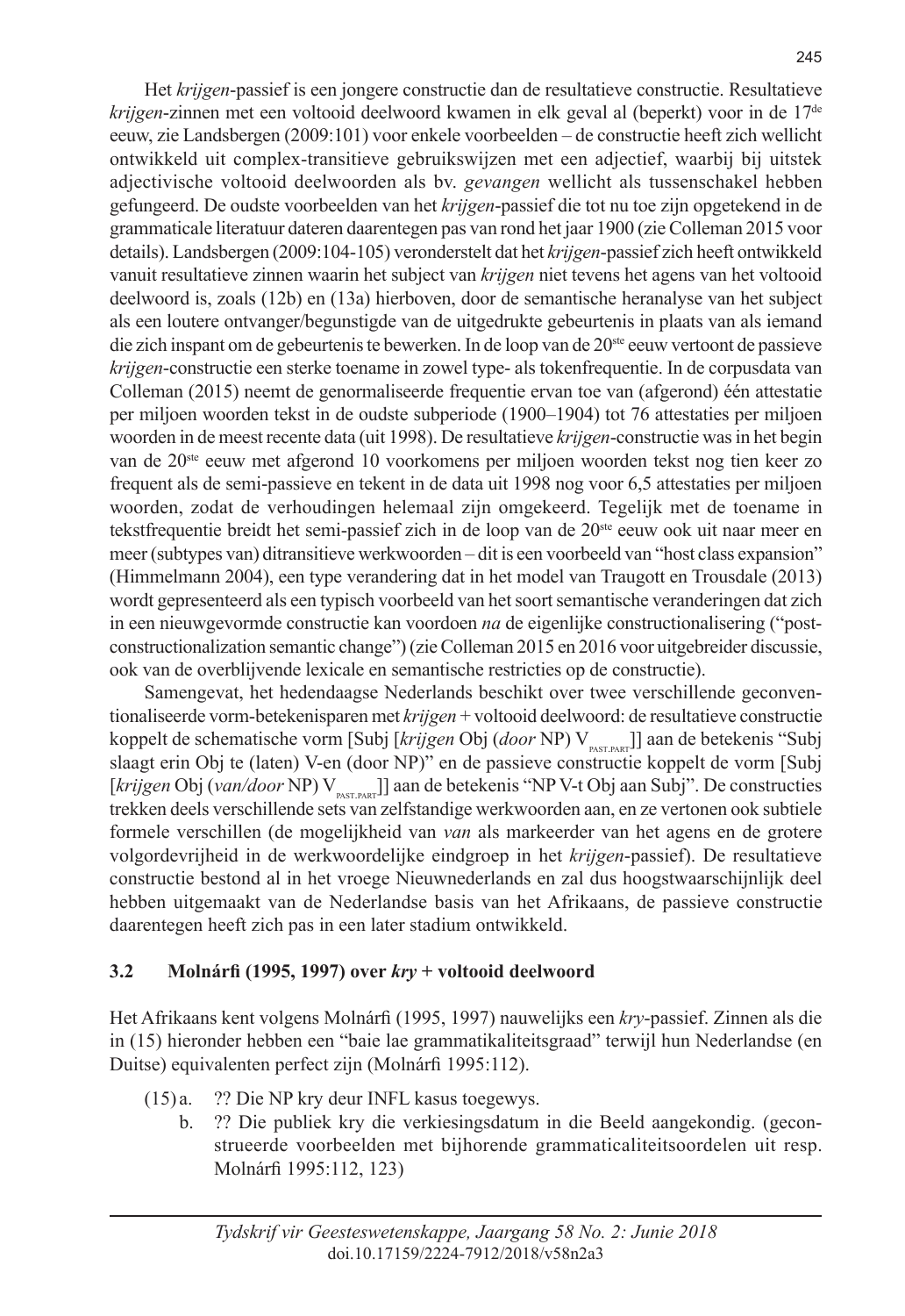De constructie met resultatief *kry* is dan weer heel gebruikelijk. Molnárfi (1995, 1997) wijst erop dat in die constructie niet enkel voltooid deelwoorden van transitieve zelfstandige werkwoorden voorkomen (16a), maar ook van zowel intransitief gebruikte pseudotransitiva (16b) als echte intransitiva (16c).

- (16) a. Ek kry die boek gelees/die geld gespaar.
	- b. Ek kry gelees/gespaar.
	- c. Ek kry geslaap.

Molnárfi (1995:114-118) poneert, vanuit een formeel-syntactisch perspectief, een structureel verschil tussen (16a) enerzijds en (16b,c) anderzijds. In (16a) is *kry* het hoofdwerkwoord van een constructie met een small clause-complement; het ingebedde deelwoord is dan het predicaat van de small clause – die analyse is vergelijkbaar met de analyse die in onder meer de *Syntax of Dutch* voor resultatief *krijgen* in het Nederlands wordt voorgesteld, zie hierboven. In (16b,c) daarentegen fungeert *kry* als een modaal semi-hulpwerkwoord en is het voltooid deelwoord hoofdwerkwoord van de constructie: enkel in die gevallen is *kry* voor Molnárfi geauxiliariseerd. Met het verschil in syntactische structuur correspondeert een semantisch verschil: terwijl (16a) een "tweefasige" betekenis heeft (bv. "Ek bring teweeg dat die boek (tot die einde) gelees word"), past een vergelijkbare parafrase niet voor (16b) en (16c) – d.w.z., het is daar niet zo dat het subject veroorzaakt dat iets gelezen, gespaard, geslapen wordt, of anders gezegd, het deelwoord wordt daar niet geprediceerd van een andere in de situatie betrokken entiteit. We zullen hieronder terugkomen op dat geponeerde verschil in syntactische en semantische structuur.

## **3.3 De compilatie van Nederlandse en Afrikaanse datasets met** *krijgen***/***kry* **+ voltooid deelwoord**

Zowel Molnárfi's (1995, 1997) studies van *kry* als een groot deel van de grammaticale literatuur over Nederlands *krijgen* is louter gebaseerd op introspectie. Om meer zicht te krijgen op de mogelijkheden van de constructies met voltooid deelwoord, werd voor beide talen een uitgebreide dataset samengesteld op basis van respectievelijk het SoNaR-corpus en het Taalkommissiekorpus, aan de hand van de zoekopdrachten in (17) en (18), die gebruik maken van de automatische woordsoortinformatie waarmee beide corpora verrijkt zijn.7

(17)Nederlandse zoekopdrachten

- a. [lemma="krijgen"][[pos="WW.vd.\*"]
- b. [pos="WW.vd.\*"][lemma="krijgen"]
- c. [pos="WW.vd.\*"]["te"]["krijgen"]
- (18)Afrikaanse zoekopdrachten
	- a. [pos="WW.ongemarkeerd.hoof.\*"][lemma="kry"]
	- b. [pos="WW.gemarkeerd.hoof.\*"][lemma="kry"]
	- c. [pos="WW.ongemarkeerd.hoof.\*"]["te"][lemma="kry"]
	- d. [pos="WW.gemarkeerd.hoof.\*"][lemma="kry"]

<sup>7</sup> Het SoNaR-corpus is een groot en stilistisch gedifferentieerd corpus hedendaags geschreven Nederlands, van in totaal 500 miljoen woorden lopende tekst (zie Oostdijk et al. 2013); het werd doorzocht via de Open SoNaR-interface (opensonar.inl.nl). Het Taalkommissiekorpus is een referentiecorpus geschreven Standaardafrikaans van om en bij de 57 miljoen woorden lopende tekst (zie Taalkommissie van die Suid-Afrikaanse Akademie vir Wetenskap en Kuns 2011); het werd doorzocht via het corpusportaal van het Virtueel Instituut vir Afrikaans (viva-afrikaans.org).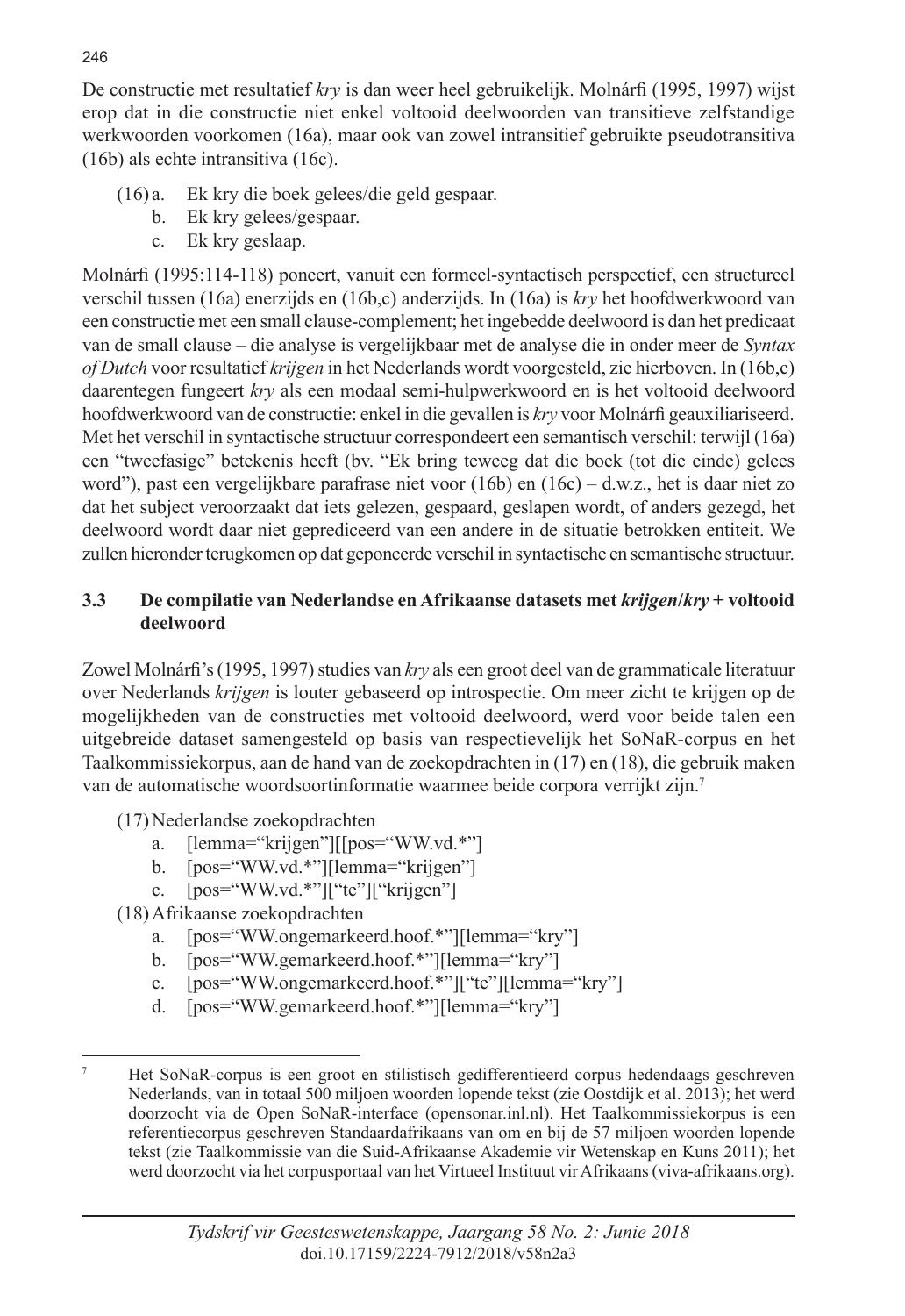Voor het Nederlands werd gezocht naar strings waarin een vorm van *krijgen* onmiddellijk werd gevolgd of voorafgegaan door een willekeurig voltooid deelwoord; in de volgorde met *krijgen* achteraan werd ook nog de mogelijkheid opengehouden van een tussenliggend partikel *te* (bv. *om een loonsverhoging aangeboden te krijgen*). Voor het Afrikaans moest door de grotere volgordevastheid in de werkwoordelijke eindgroep slechts naar één volgorde gezocht worden, maar daar staat tegenover dat in de woordsoortinformatie in het Taalkommissiekorpus geen afzonderlijke subcategorie voor het voltooid deelwoord is voorzien, zodat zowel naar gemarkeerde als naar ongemarkeerde vormen van een hoofdwerkwoord moest worden gezocht (waardoor bv. wel strings als *sal kry* of *het gekry* werden uitgesloten, waarin het eerste werkwoord als hulpwerkwoord is gelabeld); ook in het Afrikaans werd de mogelijkheid van een tussenliggend *te* opengehouden. Voor het Afrikaans werd het volledige Taalkommissiecorpus doorzocht, voor het Nederlands werden de zoekopdrachten beperkt tot een deel van de component krantentaal (nl. alle Nederlandse kranten plus de Vlaamse krant *De Standaard*).

Deze zoekmethode volstaat uiteraard niet om *alle* voorkomens van de constructies met *krijgen/kry*+ voltooid deelwoord op het spoor te komen, maar enkel die waarin *krijgen/kry* deel uitmaakt van de werkwoordelijke eindgroep. Dat is echter geen bezwaar: de bedoeling is om aan de hand van een representatieve set van voorbeelden een betrouwbaar beeld te krijgen van (i) de *relatieve* frequenties waarmee de verschillende constructies voorkomen in het reële, hedendaagse taalgebruik en (ii) de types van werkwoorden waarmee ze voorkomen. De resultaten van de automatische zoekopdrachten in (17) en (18) moesten uiteraard manueel worden gefilterd om ruis te verwijderen: zinnen waarin *krijgen* en het voltooid deelwoord geen deel uitmaken van dezelfde deelzin (bv. *Wie werd betrapt kreeg een gevangenisstraf van een half jaar*), zinnen waarin aan het aan *krijgen* voorafgaande woord onterecht het POS-label voltooid deelwoord is toegekend (bv. *Geregeld krijgt haar verpleeghuis conflicten met familieleden*), voor het Afrikaans uiteraard ook zinnen waarin het ongemarkeerde hoofdwerkwoord dat aan *kry* voorafgaat géén voltooid deelwoord is (bv. *Wat gaan jy daar te sien kry*?; zie daarover par. 4), enzovoort.

Een bijzondere categorie van zinnen die we nog moeten noemen, wordt geïllustreerd in (19). In beide talen kan *krijgen/kry* voorkomen met een voltooid deelwoord gebruikt als bepaling van gesteldheid, d.w.z. dat de toestand specificeert waarin het subject het direct object heeft ontvangen (of in het Afrikaans ook *aangetroffen*, zoals in 19a). De resultaten van de Afrikaanse zoekopdrachten bevatten een vijftal zulke voorbeelden; bij de Nederlandse resultaten zaten toevallig geen zulke voorbeelden, maar zie (19b) voor een voorbeeld van het Internet. Zulke zinnen zijn geen voorbeelden van de resultatieve of passieve constructie met *krijgen/kry* + voltooid deelwoord: het voltooid deelwoord fungeert in (19) als een bepaling in een gewone, monotransitieve constructie met het lexicale werkwoord *krijgen/kry*.

- (19) a. Hy het uiteindelik self na die polisiekantoor gery, waar hy die hekke gesluit **gekry** het. (Taalkommissiekorpus, kranten)
	- b. Wat moet ik doen als ik een retourmelding heb ontvangen, maar het pakket niet of beschadigd heb **gekregen**? (https://zakelijkverkopen.bol.com)

Na de manuele filtering bleven uiteindelijk datasets over van 490 zinnen met *kry* + voltooid deelwoord voor het Afrikaans en van 2 492 zinnen met *krijgen* + voltooid deelwoord voor het Nederlands; zie Tabel 1 voor een overzicht.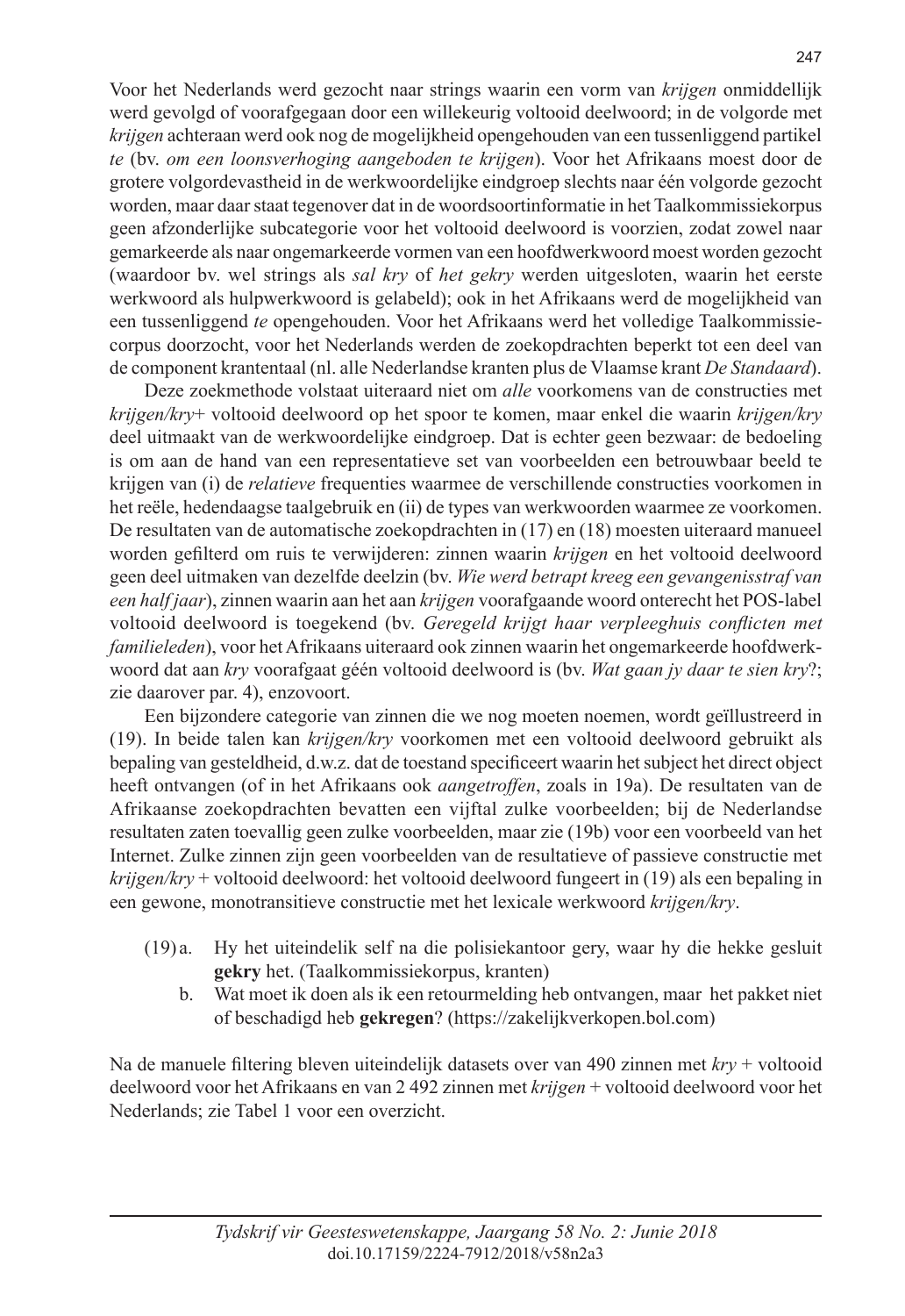**TABEL 1:** Type- en tokenfrequenties van de resultatieve en passieve constructies met *krijgen/kry* + voltooid deelwoord in de dataset uit SoNAR en het Taalkommissiekorpus

|             | <b>Nederlands</b>                               |         | Afrikaans  |         |
|-------------|-------------------------------------------------|---------|------------|---------|
|             | $#T$ okens                                      | # Types | $#T$ okens | # Types |
| Resultatief | 579<br>PART-krijgen: 574<br>krijgen-PART: 5     | 182     | 481        | 160     |
| Passief     | 1901<br>PART-krijgen: 1086<br>krijgen-PART: 815 | 187     | 9          | 9       |
| Ambigu      | 10                                              | 9       |            |         |
| TOT.        | 2492                                            |         | 490        |         |

# **3.4 Enkele belangwekkende verschillen**

Uit de dataset is veel informatie af te leiden over het precieze lexicale en semantische bereik van de passieve *krijgen*-constructie in het hedendaagse Nederlands en over de relatie tussen de twee volgorden in de werkwoordelijke eindgroep (merk bijvoorbeeld op dat er ook voor de resultatieve constructie inderdaad een handvol voorbeelden is geattesteerd met de alternatieve volgorde met *krijgen* vóór het voltooid deelwoord). Ik beperk me in dit bestek echter tot de bespreking van een aantal interessante verschillen tussen het Nederlands en het Afrikaans.

Ten eerste wordt bevestigd dat in het hedendaagse Nederlands de passieve constructie met *krijgen* + voltooid deelwoord een stuk frequenter is dan de resultatieve constructie, terwijl in het Afrikaans net de overgrote meerderheid van de attestaties resultatief is: de Afrikaanse dataset bevat slechts een klein aantal passieve voorbeelden, die verderop in deze paragraaf nader worden bekeken.8 Bij de resultatieve voorbeelden van *kry* + voltooid deelwoord zitten enkele voorbeelden met een intransitief voltooid deelwoord, waaronder die in (20).

- (20) a. Een van my oorsese vriende, (die topverkoper) Michael Connely, het my aangeraai om te probeer, anders gaan ek nooit *geskryf* **kry** nie. (TK, kranten)
	- b. Hoe sy *gewerk* **kry** in die spits hoëhakskoentjies is 'n bron van ernstige bespreking onder ons vrouens. (TK, romans)
	- c. Sy kan nie na hom *gekyk* **kry** nie. (TK, kranten)

In totaal bevat de Afrikaanse dataset tien resultatieve voorbeelden zonder direct object, met acht verschillende pseudotransitieve of intransitieve werkwoorden (naast de werkwoorden in 20 ook nog *betaal*, *doen*, *fokus*, *loop*, *praat*). Dat bevestigt dat die mogelijkheid bestaat in het

248

<sup>8</sup> Bij de 481 voorbeelden van resultatief *kry* + voltooid deelwoord zit overigens geen enkel voorbeeld van de passieve constructie uit Vos (2013) (cf. voetnoot 3). Het is niet duidelijk in hoeverre die constructie effectief voorkomt in het natuurlijke taalgebruik.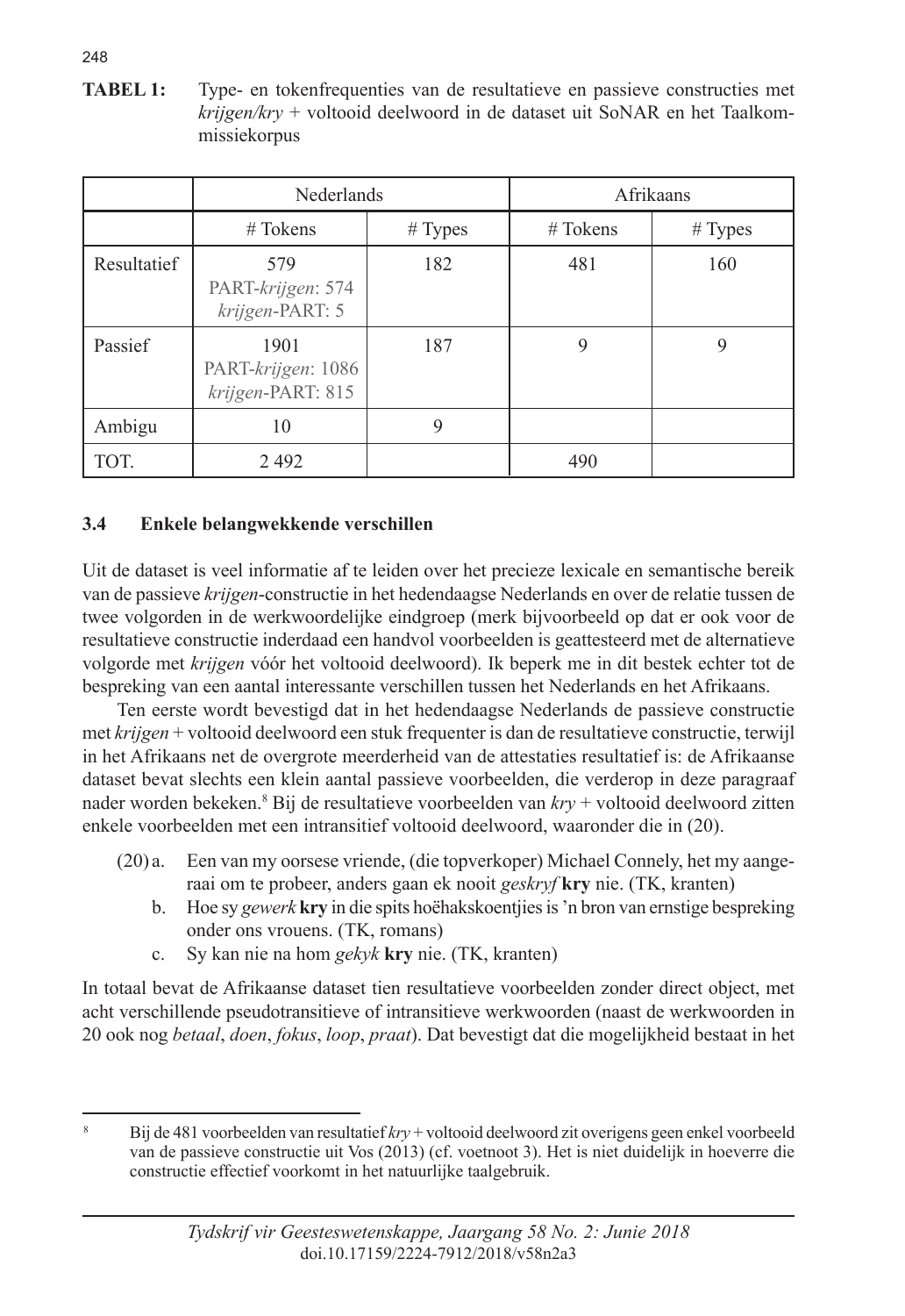hedendaagse Afrikaans, al laten de cijfers tegelijk ook zien dat er relatief zelden gebruik van wordt gemaakt. In de Nederlandse dataset zit geen enkel resultatief voorbeeld zonder direct object.

Het verschil tussen het Afrikaans en het Nederlands is echter groter dan louter de aan- of afwezigheid van voorbeelden zonder direct object. In de Afrikaanse voorbeelden in (21) hieronder staat telkens wel degelijk een direct object, maar toch zou ook hier geen Nederlandse vertaling met *krijgen* + voltooid deelwoord mogelijk zijn. Dat komt doordat de situaties in kwestie een lage graad van *teliciteit* hebben, d.w.z. geen natuurlijk eindpunt hebben. In het Nederlands is de resultatieve constructie met *krijgen* nog beperkt tot situaties waarin het direct object een duidelijke toestandsverandering ondergaat: het direct object verkeerde eerst *niet* in de toestand uitgedrukt door het voltooid deelwoord en na afloop van de beschreven handeling *wel*. In (21) is van zulke toestandsveranderingen geen sprake: het gaat ofwel om een toestand of voortdurende handeling die enige tijd volgehouden of in stand gehouden wordt (zoals in 21a, b en c) ofwel om een handeling die nauwelijks een effect heeft op de referent van het direct object (zoals in 21d en e). Voor (21c), bijvoorbeeld, zou in het Nederlands enkel een parafrase met *kunnen (blijven) sturen* passen – of een alternatief zonder hulpwerkwoord, zoals *op koers houden* – omdat het schip geen duidelijke verandering ondergaat, niet van de toestand [-gestuurd] in de toestand [+gestuurd] wordt gebracht. Men kan een schip eventueel wel *omgestuurd krijgen*, waarbij *om* de verandering benoemt, maar niet gewoon *gestuurd krijgen*.

- (21) a. [Lauren Bacall] het in die middel 1940's haar eerste treë na die silwerdoek gegee. Sy het deur die jare 'n ongelooflike uithouvermoë in die rolprentbedryf *getoon*  **gekry**. (TK, kranten)
	- b. Daar moet 'n paar honderd mense gewees het, dit was skoolvakansie ook, 'n regte uitstappie-dag. Hy en sy niggie het drie kinders gehad om na te kyk, hul hande vol gehad om hulle bymekaar *gehou* te **kry**. (TK, romans)
	- c. 'n Gewone matroos het agter die roerganger aan die kolderstok gehang; een man was te min om die sware skip *gestuur* te **kry**. In 'n storm moes daar tot vier aan die stok hang en beur, het Anthonie gesê. (TK, romans)
	- d. Hier is sjimps, maar dit is glo onmoontlik om hulle *gesien* te **kry** en ek moet dit maar vergeet. (TK, kranten)
	- e. Dat mens so lank met iemand kon saamleef en nog steeds nie genoeg tyd gehad het om hom ten volle *geken* te **kry** nie. (TK, romans)

In constructiegrammaticale termen kunnen we het zo voorstellen dat de Nederlandse resultatieve *krijgen*-constructie nog duidelijker verbonden is met de complex-transitieve constructies met een adjectief of voorzetselgroep waaruit ze is voortgekomen. De Afrikaanse constructie heeft zich in zekere zin losgemaakt van die familie van complex-transitieve constructies en is daardoor compatibel met een bredere set van voltooid deelwoorden, waaronder dus ook voltooid deelwoorden van allerlei atelische predicaten. Merk op dat dat ook impliceert dat Molnárfi's (1995, 1997) dichotomische structurele en semantische onderscheid tussen *kry*-resultatieven *met* een direct object enerzijds en *kry*-resultatieven *zonder* een direct object anderzijds niet houdbaar is: voorbeelden als die in (21) mogen dan wel *formeel* transitief zijn, ze laten al evenmin een tweefasige parafrase "Subjek bring teweeg dat Objek ge-X word" toe als de intransitieve voorbeelden in (20). Het ligt meer voor de hand om één constructie te poneren, met, in tegenstelling tot in het Nederlands, een facultatief direct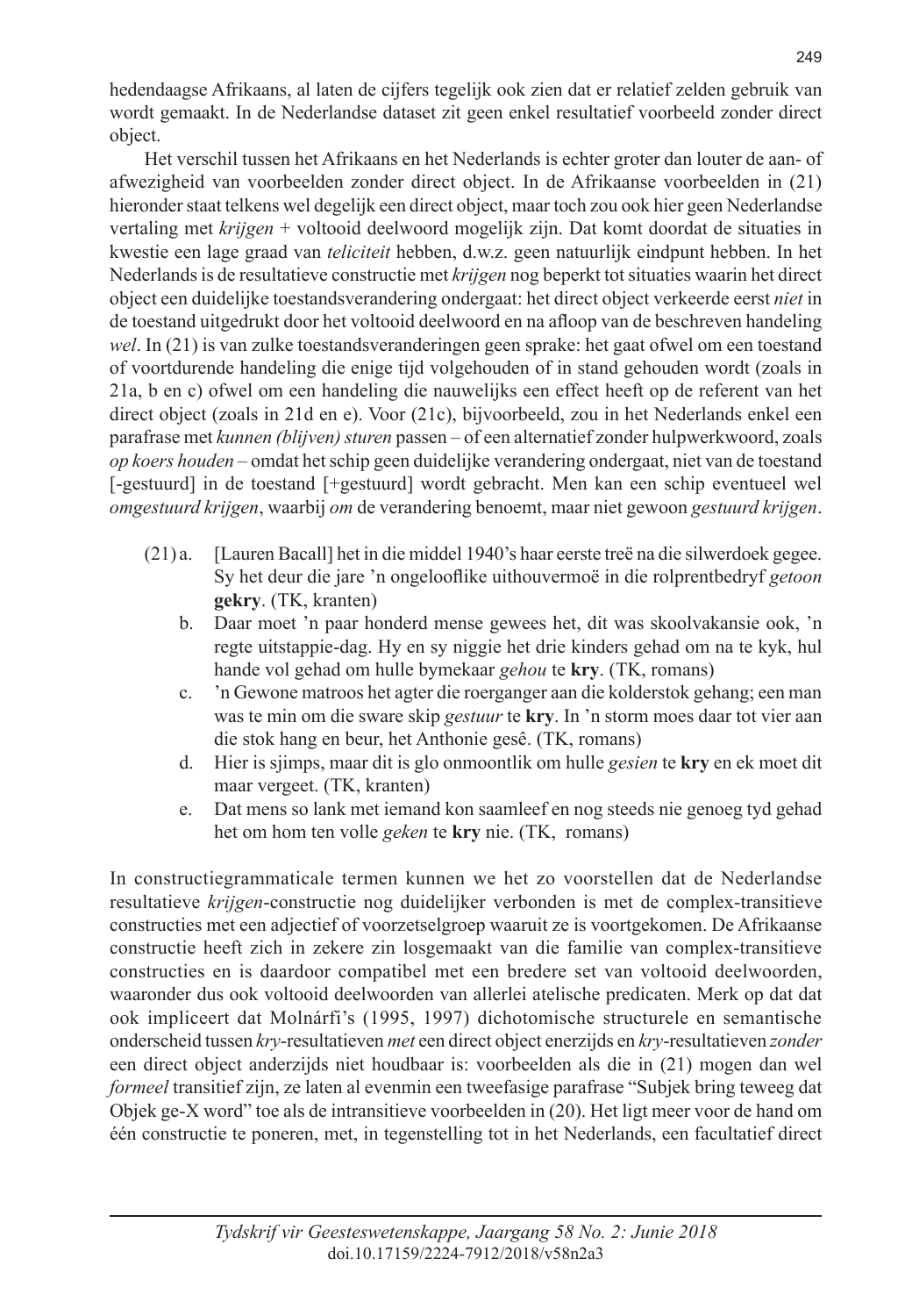object-slot ([[Subj [kry (Obj) V<sub>pastrapar</sub>]]) en een meer algemene "erin slagen te"-betekenis die niet noodzakelijk de gedachte aan een toestandsverandering oproept. Hoewel de constructie dus naar alle waarschijnlijkheid al van bij het begin aanwezig was in het Afrikaans, heeft ze zich in het Afrikaans verder ontwikkeld dan in het Nederlands: er heeft verdere semantische verbleking en, daarmee gepaard gaand, host-class expansion plaatsgevonden.<sup>9</sup> Het ziet ernaar uit dat de resultatieve constructie in het Afrikaans ook een stuk *frequenter* is dan in het Nederlands, zoals we van een sterker gegrammaticaliseerde constructie verwachten: in hedendaagse Nederlandse krantentaal stelde Colleman (2015) een genormaliseerde frequentie van 6,5 voorkomens per miljoen woorden lopende tekst vast, terwijl in het Taalkommissiekorpus alleen al de voorkomens met *kry in de werkwoordelijke eindgroep* die volgens de hierboven beschreven methode werden opgespoord tekenen voor een genormaliseerde frequentie van 8.4 (= 481/57, uitgaand van een totale omvang van 57 miljoen woorden voor het Taalkommissiekorpus). De precieze omvang van dat verschil in tekstfrequentie moet uiteraard nog in meer detail worden onderzocht.

Voor de passieve constructie zien we in zekere zin het omgekeerde: terwijl het *krijgen*passief zich in het Nederlands op relatief korte tijd heeft ontwikkeld tot een frequente, breed toepasbare constructie, bevestigen de resultaten van het corpusonderzoek dat zich in het Afrikaans geen vergelijkbare evolutie heeft voorgedaan. De dataset bevat slechts negen voorbeelden die als passief veeleer dan resultatief mogen gelden. Die voorbeelden kunnen in twee groepjes worden ingedeeld. Ten eerste zijn er een paar voorbeelden met typische ditransitieve werkwoorden zoals *aanbied*, *toesê*, *uitbetaal* e.d., dus precies het soort werkwoorden dat in het Nederlands frequent voorkomt in het *krijgen*-passief, zie (22).

- (22) a. Die skrynende in beide gedigte is dat die slagoffers die dood *aangebied* **kry** as iets positiefs, 'n geskenk wat deur hul meerderes/meesters spesiaal vir hulle uitgekies is en wat hulle daarom vir hul eie beswil moet aangryp. (TK, studiegids)
	- b. In plaas van beperkte skeepsverkeer met Kanton alleen het die Westerse moondhede vyf vrye "verdragshawens" *toegewys* **gekry**. (TK, non-fictie, boeken)

Zulke voorbeelden komen op het eerste gezicht alleen voor in wat formeler taalgebruik: de precieze status en gebruikswaarde ervan in het hedendaagse Afrikaans verdient nader onderzoek, maar het lijkt niet onwaarschijnlijk dat het hier om neerlandismen gaat, typisch voor formele stijl.

De voorbeelden in (23) zijn van een wat ander type, dat beter vergelijkbaar is met een constructie uit het Engels, nl. het gebruik van *get* als variant van het zgn. "experiencer *have"*: bv. *to have/get one's car towed, to have/get one's arm bandaged*, enz. (zie over die Engelse constructie bv. McIntyre 2005).

<sup>9</sup> Het voorbeeld met *leren* in (i) hieronder illustreert nog een andere gebruikswijze van de Afrikaanse constructie die in het Nederlands op het eerste gezicht onmogelijk lijkt: het gebruik met behalve een direct object ook een nominaal indirect object. In het Nederlands kun je wel *iets aan iemand geleerd/verteld/verkocht/enz. krijgen*, maar *??iemand iets geleerd/verteld/verkocht krijgen* is twijfelachtig. Behalve naar intransitieve, lijkt de Afrikaanse constructie zich dus ook te hebben uitgebreid naar ditransitieve contexten. Omdat de dataset maar één zulk voorbeeld bevat, moet echter nog verder worden uitgezocht hoe gewoon dat ditransitieve gebruik is.

 <sup>(</sup>i) Woensdaemiddae as looptyd kom, kon sy sien miss Lida was uitgerafel van moegheid. Niks wat sy Boetatjie kon *geleer* **kry** nie. (TK, romans)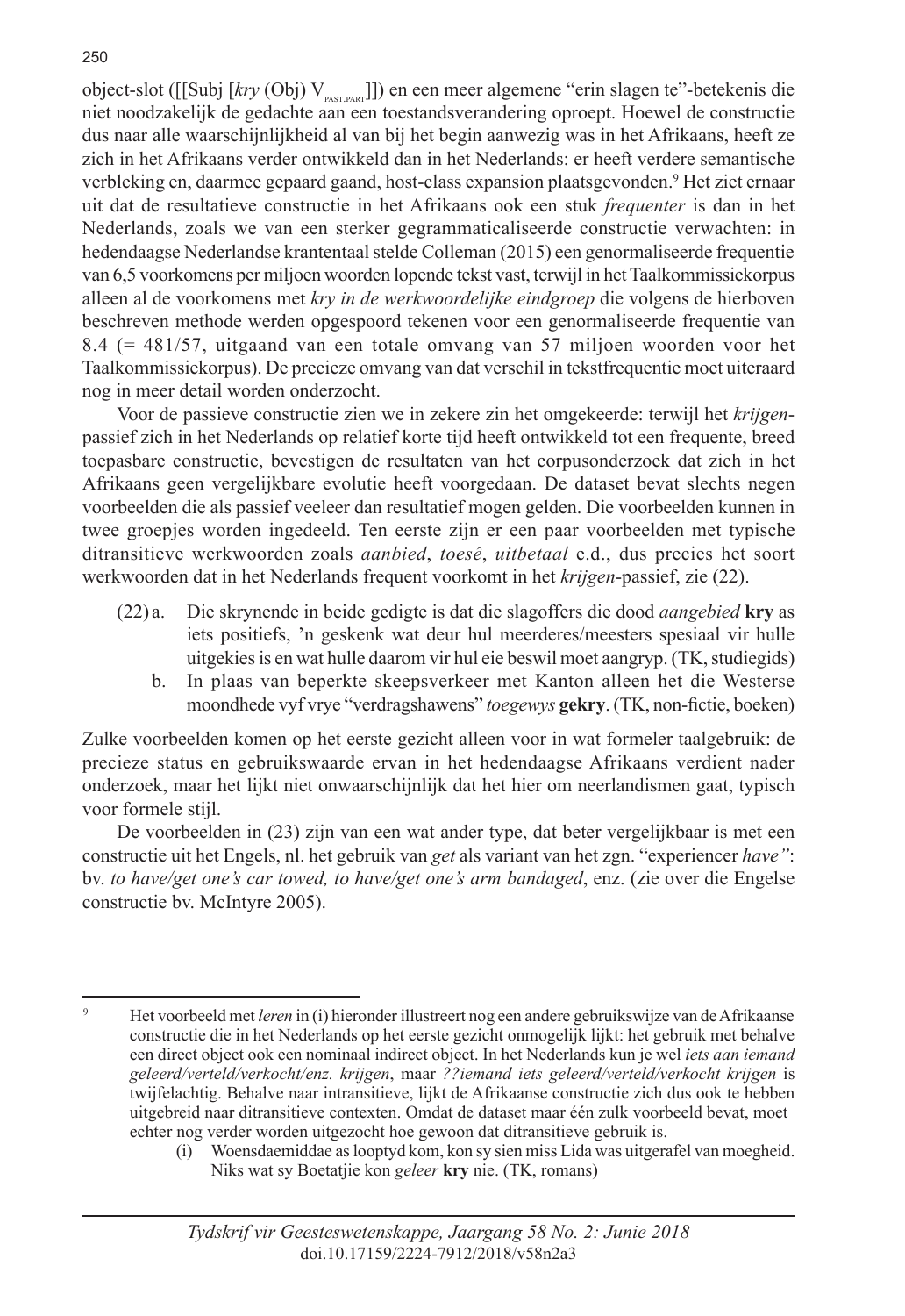- (23) a. In vyf jaar het drie miljoen mense skoon water na hul huise *aangelê* **gekry**, twee miljoen mense het elektrisiteit gekry, 10 persent meer mense het telefone gekry en 700 000 nuwe sub-ekonomiese huise is gebou. (TK, non-fictie, boeken)
	- b. Om jou tjek *geweier* te **kry** by Game terwyl jou bank jou verseker daar is voldoende fondse in jou rekening… (TK, kranten)

Een typisch kenmerk van die Engelse constructie, is dat de zin verplicht een element moet bevatten dat coreferentieel is met het subject van *get*, bv. een reflexief of bezittelijk voornaamwoord; in het Nederlandse *krijgen*-passief is dat geen voorwaarde. Ook de Afrikaanse voorbeelden in (23) hebben zo'n coreferentieel element (*na hul huise*, *jou tjek*), en dat geldt ook voor de voorbeelden in (24), die het soort informeel taalgebruik vertegenwoordigen dat overvloedig aanwezig is op het Internet (in blogs, discussieforums, enz.). Semantischpragmatisch passen de Afrikaanse voorbeelden eveneens in het plaatje van Engels experiencer *get,* in die zin dat ze uitdrukken dat het subject op de een of andere manier speciaal geaffecteerd wordt door de beschreven gebeurtenis, in positieve of negatieve zin.

- (24) a. Ek het klaargemaak met my studies, en ek het my hart êrens langs die pad *gebreek* **gekry**. (http://blogs.litnet.co.za/)
	- b. 'n Vrou van Komatiepoort het haar hare met 'n AK 47 *gesny* **gekry***.* (https://herriemerrie.wordpress.com/category/koerant/page/35/)
	- c. Die DA verdien om sy agterwêreld *geskop* te **kry**, gegewe die volslae gebrek aan politieke paraatheid! (https://oudtshoornonline.wordpress.com/2010/07/28/nou-wat-nou/)

Ook de status van dit tweede passieve gebruik van *kry* + voltooid deelwoord verdient nader onderzoek. Ondanks de formele en semantische gelijkenissen hoeft het niet noodzakelijk zo te zijn dat het patroon als zodanig uit het Engels is overgenomen, al is dat zeker wel een mogelijkheid; voor specifieke collocaties als *sy hart gebreek kry*, *sy agterwêreld geskop kry*, enz. is de these van Engelse invloed natuurlijk heel waarschijnlijk, d.w.z. het gaat wellicht om leenvertalingen van resp. *to get one's heart broken* en *to get one's ass kicked*. 10

Hoe het ook zij, beide types van passieve *kry*-zinnen komen (vooralsnog) slechts zelden voor, zodat veilig besloten mag worden dat het Afrikaans niet over een *kry*-passief beschikt dat in dezelfde mate geconventionaliseerd is als het Nederlandse *krijgen*-passief, al zijn de lexicale en grammaticale middelen waaruit zich zo'n constructie had *kunnen* ontwikkelen zeker aanwezig (d.w.z., *kry* wordt frequent gecombineerd met een voltooid deelwoord en het

 (i) Onthou, dis net 'n kwessie van tyd voordat jou meisie die waarheid gaan uitvind [...] Wees 'n man en maak jouself uit die voete. 'n Juweel soos sy verdien nie om haar hart op so 'n vieslike wyse *gebreek* te **hê** nie. (Die Son 22/12/2015)

<sup>10</sup> In het Engels is experiencer *get* een variant van de constructie met *have* + voltooid deelwoord (zie o.m. McIntyre 2005). Zoals blijkt uit (i) en (ii) komen de vermoedelijke Afrikaanse leenvertalingen dan ook niet alleen met *kry* voor, maar ook met *hê*; (i) is een voorbeeld uit de beruchte Antie Mona-rubriek van de tabloid *Die Son*, (ii) komt van een tweetalig discussieforum voor hengelfanaten en is een reactie op een post waarin een andere gebruiker meldt dat een van zijn hengels gestolen is.

 <sup>(</sup>ii) Ek weet dit is nie lekker om jou goed *gesteel* te **he** nie, maar D&^%#R dis snaaks. <http://www.sealine.co.za/view\_topic.php?id=26109&forum\_id=15>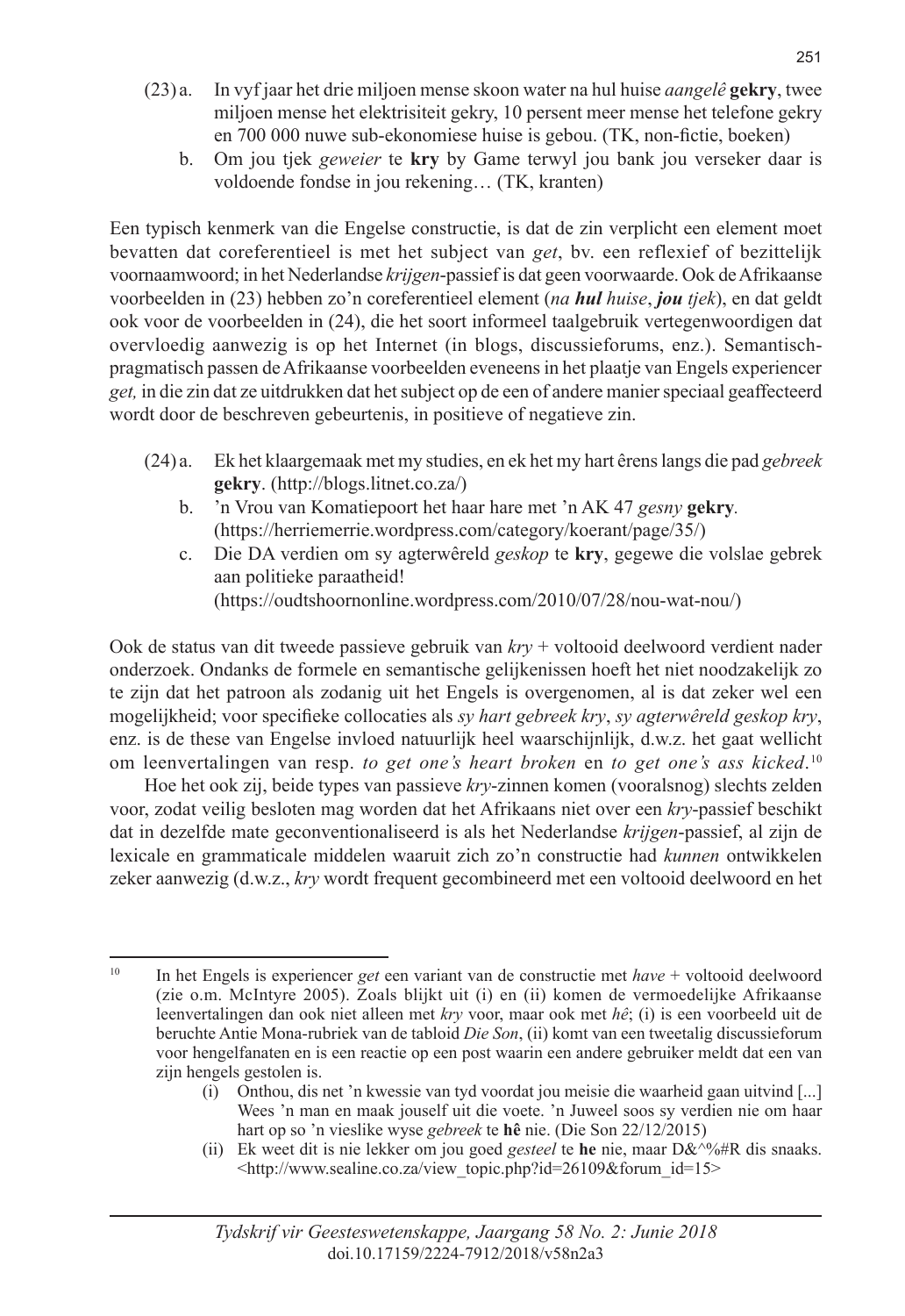subject van *kry* hoeft daarbij niet tevens agens te zijn van het voltooid deelwoord).<sup>11</sup> Hoewel het altijd gevaarlijk is te speculeren over de redenen waarom een of andere in theorie mogelijke taalverandering zich *niet* heeft voltrokken, ligt het in dit geval voor de hand om een verband te leggen met de grotere aanwezigheid in het Afrikaans van "gewone" indirect-passieve zinnen met *word/wees*, zoals ook Molnárfi (1995:112) al doet. Tegen die constructie met het recipiens in plaats van het patiens als subject van de passieve zin – zie (25) voor enkele corpusvoorbeelden – wordt in de normatieve literatuur soms bezwaar gemaakt, maar ze is goed ingeburgerd in het hedendaagse taalgebruik (zie bv. Ponelis 1979: 417).

(25) a. Hy word ook 'n sigaar aangebied, maar dit is te flou na sy smaak. (TK, romans) b. Om die proses so lank moontlik uit te rek, en om seker te maak die slagoffer bly by sy positiewe […] word hy voortdurend opium gegee. (TK, romans)

Met de opkomst van het indirecte passief, op zich een complex geval van taalverandering dat stof genoeg biedt voor een afzonderlijk artikel, is in het Afrikaans op een andere manier voldaan aan de behoefte aan een constructie die bezits- en andere overdrachten kan voorstellen vanuit het perspectief van de ontvanger.

# **4. CONSTRUCTIES MET** *KRIJGEN/KRY* **+** *TE***-INFINITIEF**

Van de Nederlandse constructie met *krijgen* + *te*-infinitief bestaan er volgens de ANS (1997:1029-32) twee subtypes. Aan de ene kant zijn er zinnen zoals *Hij krijgt per maand duizend gulden te besteden*, waarvan de betekenis nadert aan "krijgen *om* te X-en" (i.c. "Hij krijgt duizend gulden om te besteden"). De infinitief kan hier eventueel ook als bijvoeglijke nabepaling binnen de objects-NP worden gezien. Aan de andere kant zijn er zinnen waar *krijgen* de betekenis "moeten" of "hoeven" heeft; in wat volgt spreken we van het modale subtype: bv. *We krijgen wel vaker van die vervelende klusjes op te knappen* (= +/- "We moeten wel vaker van die klusjes opknappen"). Een belangrijke beperking is dat bij de infinitief altijd een direct object aanwezig moet zijn: terwijl je in het Engels zowel kunt zeggen *I get to see a film* als *I get to go*, is in het Nederlands enkel *Ik krijg een film te zien* mogelijk, niet \**Ik krijg te gaan* (voorbeelden uit van der Auwera et al. 2009:289). Dat voorbeeld laat meteen ook zien dat het modale subtype behalve "moeten" ook "mogen" kan uitdrukken. Molnárfi (1995:111) geeft voor het Afrikaans één voorbeeld van een vergelijkbare constructie met *kry* + te-infinitief, nl. *Ek kry hom te sien*, en karakteriseert dat als "'n onproduktiewe idiosinkratiese konstruksie"

Het is niet meteen duidelijk hoe oud de constructie met *krijgen* + *te*-infinitief is. In de (beperkte) dataset van Landsbergen (2009) komt de vroegste attestatie ervan uit 1726. Een bijkomende zoekopdracht in de eerste twee subperioden van het Corpus Literair Nieuwneder-

<sup>11</sup> Dat ook in het Afrikaans het subject van resultatief *kry* niet noodzakelijk ook het agens van het ingebedde predicaat is, blijkt onder meer uit de onderstaande corpusvoorbeelden (vgl. met de Nederlandse voorbeelden in 12 hierboven):

 <sup>(</sup>i) Miskien juis omdat Kipling – aangevuur deur die toenmalige gees van oorlogsridderlikheid – die swaksiende John, wat telkens deur die militêre owerhede afgekeur is, as voetsoldaat aan die front *geplaas* **gekry** het deur die geknoei van 'n hoë offisiersvriend. (TK, kranten)

 <sup>(</sup>ii) Inwoners wat 'n tyd gelede gedreig het dat hulle 'n stokkie voor die sakemanne se geldmaakplanne gaan steek, het nou 'n petisie opgestel om die klub se drankaansoek *afgekeur* te **kry**. (TK, kranten)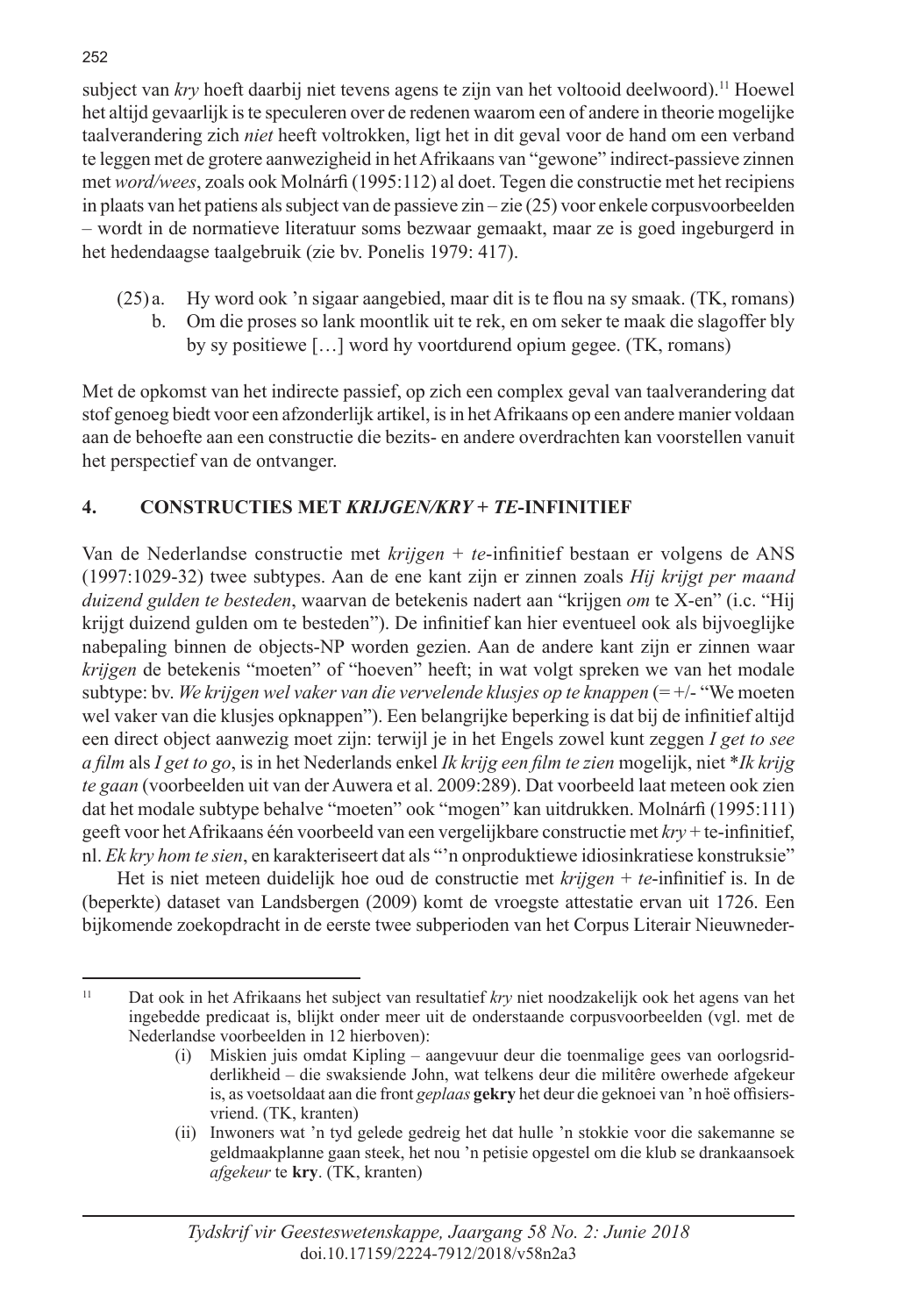lands (nl. 1600–1650 en 1650–1700; zie over dat corpus Geleyn en Colleman 2015) naar alle vormen van *krijgen* gecombineerd met *te* binnen een afstand van maximaal 5 woorden naar links of rechts levert tien resultaten op, waarvan vijf met *iets/iemand te vatten krijgen* ("iets/ iemand kunnen pakken"), een enigszins atypisch voorbeeld omdat het subject daarin agentief is, in tegenstelling tot in de voorbeelden hierboven. Twee andere voorbeelden zijn:

- (26) a. Die Schelmen krygen wyn, en ik **kryg** vuur *te drinken*. (1695)
	- b. … indien hy haar slegts eenmaal *te sien* **krygt**, moet hy zyn moeite, en schoenen dubbeld betaalt agten. (1697)

De conclusie van die diachrone verkenning is dat de constructie in het vroege Nieuwnederlands wel al voorkwam, maar dat de verbindingsmogelijkheden ervan op het eerste gezicht nog beperkt waren.

Om meer zicht te krijgen op de mogelijkheden in het hedendaagse Nederlands en Afrikaans baseren we ons opnieuw op het SoNAR-corpus en het Taalkommissiekorpus. Via de Afrikaanse zoekopdrachten in (18) hierboven werden meteen ook de voorbeelden met een *te*-infinitief opgespoord. Voor het Nederlands moest een bijkomende zoekopdracht worden uitgevoerd, waarin het aan *krijgen* voorafgaande werkwoord werd gespecificeerd als een infinitief, die zelf nog wordt voorafgegaan door te. Ook hier werd nog provisie gemaakt voor een tussenliggend *te* tussen de infinitief en *krijgen* (cf. zinnen van het type …*om hem te spreken te krijgen*), zie (27).

- $(27)a$ . ["te"][pos="WW.inf.\*"][lemma="krijgen"]
	- b. ["te"][pos="WW.inf.\*"]["te"][lemma="krijgen"]

Na manuele filtering bleven voor het Nederlands 4 446 tokens over van de constructie met *krijgen* + *te*-infinitief en voor het Afrikaans 676 tokens van de constructie met *kry* + *te*-infinitief. In beide talen zijn de infinitiefconstructies an sich dus frequenter dan de constructies met voltooid deelwoord, maar daar staat tegenover dat de *type* frequenties veel lager liggen, zie het overzicht in Tabel 2.

| Nederlands |         | Afrikaans  |         |  |
|------------|---------|------------|---------|--|
| $#$ Tokens | # Types | $#T$ okens | # Types |  |
| 4 4 4 6    |         | 676        |         |  |

**TABEL 2:** Type- en tokenfrequenties van de constructie met *krijgen/kry* + *te*-infinitief in de dataset uit SoNAR en het Taalkommissiekorpus

Dat betekent dat de infinitiefconstructies een wat ander profiel hebben dan de constructies met voltooid deelwoord uit de vorige paragraaf. In beide talen tekent een handvol lexicale subpatronen voor de overgrote meerderheid van de attestaties: zie Tabel 3, waarin ter illustratie voor zowel de infinitiefconstructies als voor de resultatieve en voor het Nederlands ook passieve constructies met een voltooid deelwoord de vijf frequentste combinaties worden opgesomd met hun geobserveerde frequenties. De derde kolom toont het gezamenlijke aandeel van die topvijf in het totale aantal attestaties: er is op dat vlak een duidelijk verschil tussen de constructies met een voltooid deelwoord als aanvulling en die met een infinitief.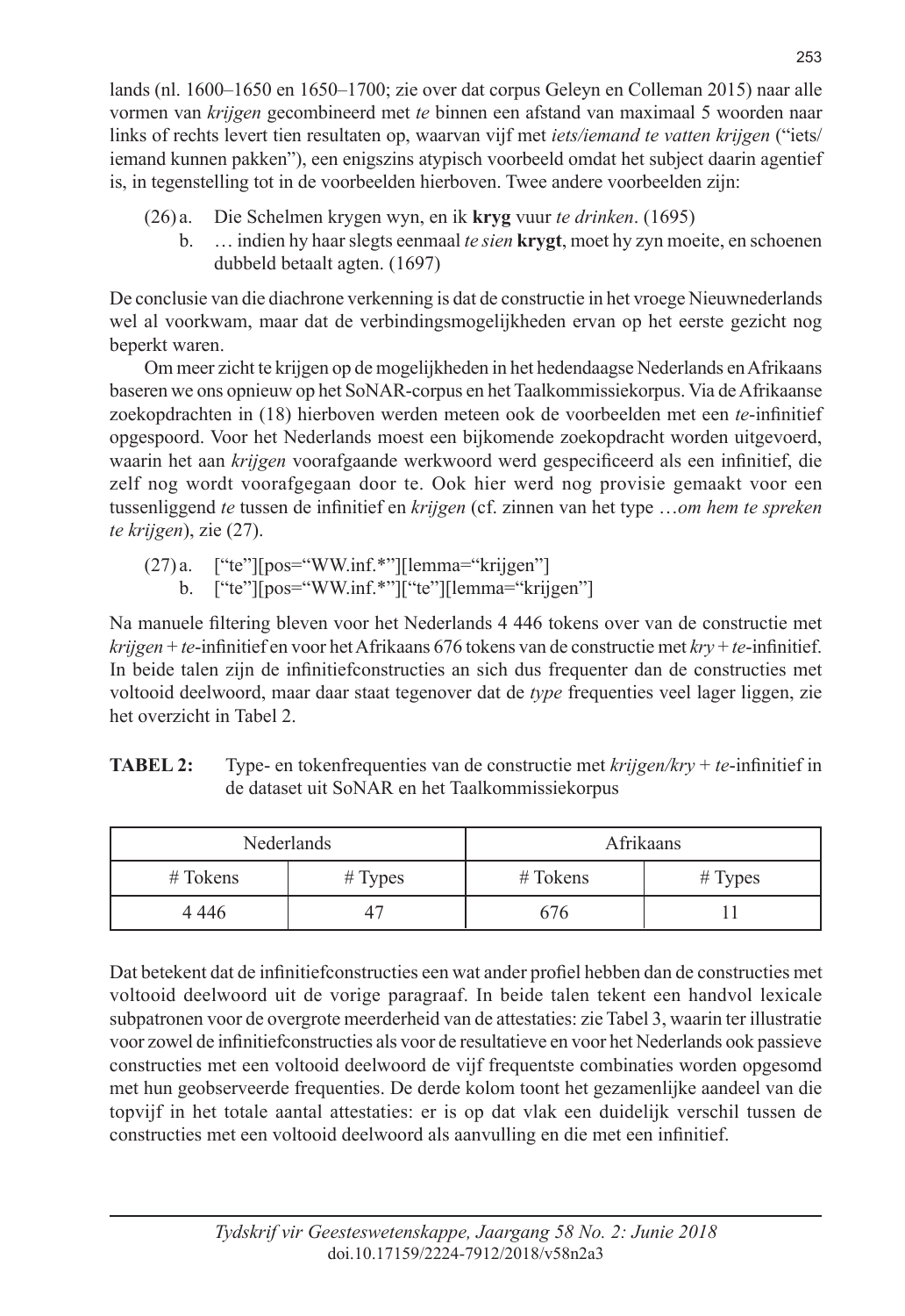**TABEL 3:** Meest frequente lexicale subconstructies van de verschillende constructies met krijgen/kry plus verbale aanvulling

| Resultatief $krijgen +$<br>voltooid deelwoord | gedaan krijgen (87), veroordeeld krijgen (39),<br>goedgekeurd krijgen (26), verkocht krijgen<br>(19), geplaatst krijgen (18)            | 189/579<br>$(32.6\%)$   |
|-----------------------------------------------|-----------------------------------------------------------------------------------------------------------------------------------------|-------------------------|
| Resultatief $kry$ + voltooid<br>deelwoord     | gedoen kry (70), gevestig kry (18), ingestel kry<br>$(17)$ , geplaas kry $(14)$ , verkies kry $(14)$                                    | 133/481<br>$(27.6\%)$   |
| Passief krijgen + voltooid<br>deelwoord       | aangeboden krijgen (187), opgelegd krijgen<br>(162), toegewezen krijgen (136), voorgeschoteld<br>krijgen (126), toebedeeld krijgen (86) | 697/1901<br>$(36.7\%)$  |
| Krijgen + te-infinitief                       | te horen krijgen (1236), te maken krijgen met<br>(854), te zien krijgen (819), te pakken krijgen<br>(464), te verwerken krijgen (309)   | 3682/4446<br>$(82.8\%)$ |
| $Kry + te$ -infinitief                        | te doen(e) kry met (479), te sien(e) kry (123),<br>te make kry met (45), te kampe kry met (11), te<br>$lees/lese$ kry $(10)$            | 668/676<br>$(98.8\%)$   |

In het onderzoek naar syntactische productiviteit wordt aangenomen dat heel frequente lexicale instantiaties van een constructie weinig of niets bijdragen aan de productiviteit van de schematische constructie: om als productief te mogen gelden, moet een constructie vooral voorkomen met een groot aantal verschillende *types*, waaronder ook types met een lage individuele tokenfrequentie (zie bv. Bybee 1995:433-35; zie echter ook Barđdal 2008:94-96 voor kritische kanttekeningen). Dat is bij de infinitiefconstructies in veel mindere mate het geval dan bij de constructies met een voltooid deelwoord.

De Nederlandse dataset bevat naast vele voorbeelden van sterk gelexicaliseerde combinaties als die in Tabel 3 wel degelijk ook nog een relatief groot aantal hapax legomena: 16 van de 47 types komen slechts één keer voor in de materiaalverzameling, wat toch op een zekere mate van productiviteit wijst. Zie (28) voor enkele voorbeelden, die illustreren dat op zijn minst sommige taalgebruikers over een productief sjabloon [Subj [*krijgen* Obj *te*-Inf]] beschikken met betekenis "Subj moet/mag Obj V-en".

- (28) a. Zelf vertrok Mary Steenburgen op 19-jarige leeftijd naar New York, waar ze als serveerster de destijds nog jonge steracteur Jack Nicholson *te bedienen* **kreeg**. (SoNaR)
	- b. Te mooi. Zo luidde het oordeel van de meeste regisseurs wanneer Charlize Theron kwam opdagen voor audities. Het Zuid-Afrikaanse fotomodel heeft jarenlang moeten knokken voor haar plaatsje in Hollywood. Haar uiterlijk overschaduwde het acteertalent dat ze maar niet *te demonstreren* **kreeg**. (SoNaR)
	- c. ... een zet die Svesjnikov vorig jaar in Riga *te bestrijden* **kreeg** tegen de Est Kulaots. (SoNaR)

In het Afrikaans komt zo'n productieve modale constructie met *kry* + *te*-infinitief niet voor: alle resterende types naast de vijf in Tabel 3 zijn ofwel duidelijke voorbeelden van het "iets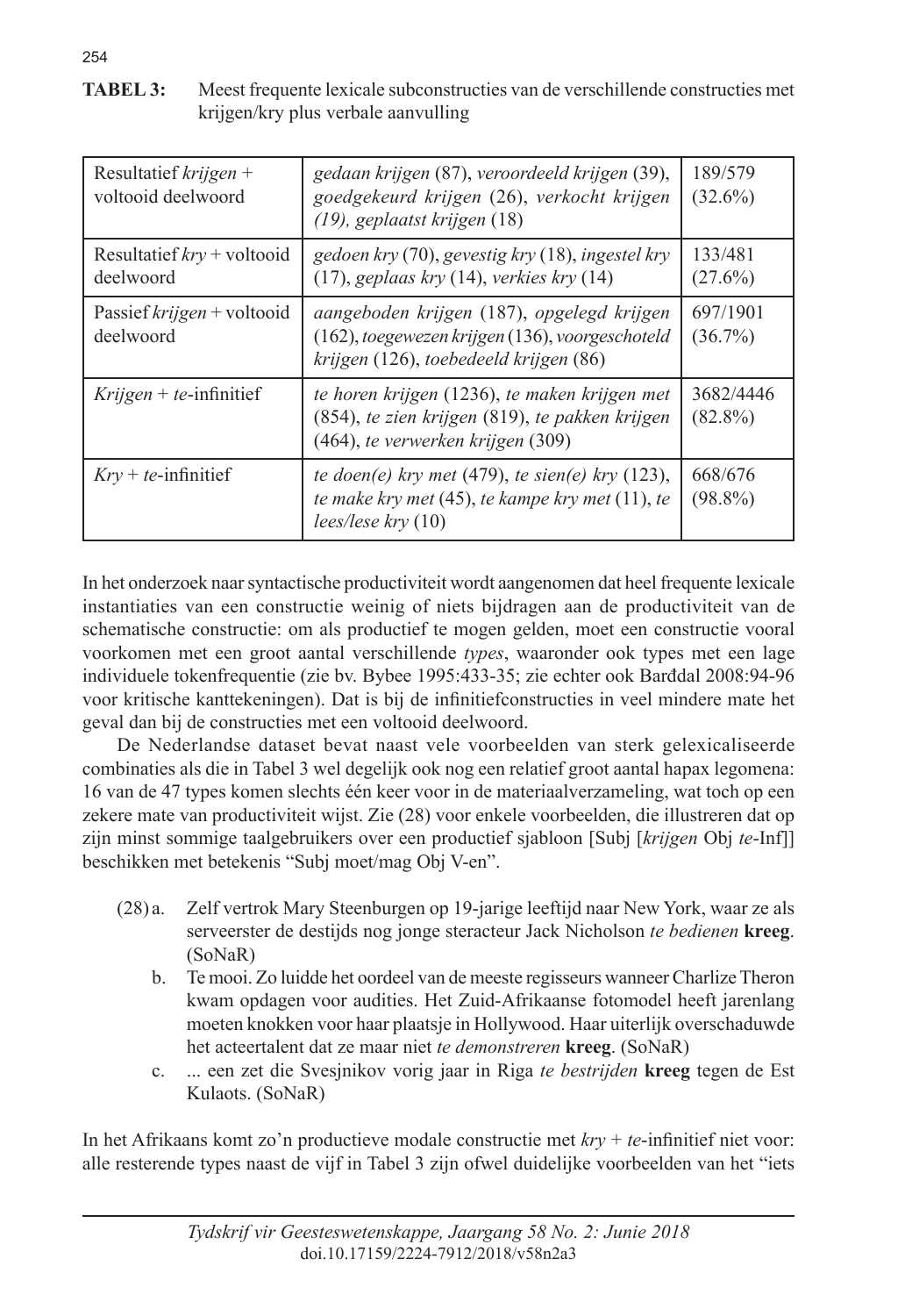krijgen om te"-subtype (*te ete/drinke/proe kry*), ofwel agentieve types (*iets uit die kombuis te beredder kry*, *iets te rowe kry*). Wat ook opvalt, is dat in de Afrikaanse constructie geregeld de verbogen vorm van de infinitief wordt gebruikt (*te doene*/*make*/*ete*/... en zelfs *te siene kry*), een archaïsche vorm die typisch is voor vaste uitdrukkingen (zie Ponelis 1979:247, Conradie 2017); dat past natuurlijk in het plaatje van een onproductieve constructie.12

#### **5. BESLUIT**

Een belangrijk inzicht uit de theorievorming over grammaticalisering, is dat het niet zozeer losse woorden zijn die grammaticaliseren, maar lexicale woorden in specifieke syntactische contexten (cf. het bekende citaat uit Lehmann 1992:406: "Grammaticalization does not merely seize a word or morpheme[…] but the whole construction formed by the syntagmatic relations of the element in question"; zie ook Himmelmann 2004:31, Traugott & Trousdale 2013:195- 230, enz.). De vraag of Nederlands *krijgen* sterker gegrammaticaliseerd – of meer bepaald geauxiliariseerd – is dan Afrikaans *kry* of andersom is dan ook niet te beantwoorden, omdat ze op een te generiek niveau is gesteld. Zowel *krijgen* als *kry* maken deel uit van *verschillende* schematische constructies met een infiniet werkwoord als aanvulling: sommige van die constructies hebben zich in het Nederlands verder ontwikkeld dan in het Afrikaans, bij andere is het andersom. Twee van de constructies die hierboven aan bod zijn gekomen, kwamen, op zijn minst in embryonale vorm, al voor in het vroege Nieuwnederlands van de  $16^{de}$  en  $17^{de}$ eeuw, nl. de resultatieve constructie met *krijgen* + voltooid deelwoord en de constructie met *krijgen* + *te*-infinitief. Dat betekent dat de constructionalisering van die patronen al moet hebben plaatsgevonden vóór de aankomst van het Nederlands aan de Kaap en het prille begin van de ontwikkeling van het Afrikaans. De resultatieve constructie met *kry* + voltooid deelwoord heeft in het hedendaagse Afrikaans een breder toepassingsbereik dan de resultatieve *krijgen*constructie in het Nederlands: het proces van "host class"-uitbreiding dat zich vaak voordoet *na* constructionalisering, is in het Afrikaans verder gevorderd dan in het Nederlands. De constructie met *te*-infinitief heeft zich dan weer verder doorgezet in het Nederlands, zij het op een wat bescheidener schaal: in het Nederlands wordt die constructie in elk geval door sommige sprekers productief toegepast met een "moeten"- of "mogen"-betekenis, terwijl het in het Afrikaans om een onproductieve constructie gaat die slechts met een handvol werkwoorden voorkomt, vaak ook met idiomatische betekenis (bv. *te doen(e)/make/kampe kry met*). In het Nederlands heeft zich daarnaast ook een passieve constructie met *krijgen* + voltooid deelwoord ontwikkeld, die pas rond het jaar 1900 is ontstaan, dus waarvan de constructionalisering heeft plaatsgevonden *na* de afsplitsing van het Afrikaans, en die nadien een snelle toename in zowel type- als tokenfrequentie heeft vertoond. In het Afrikaans heeft zich geen vergelijkbare evolutie voorgedaan: in tegenstelling tot wat we bij Nederlands *krijgen* zien, heeft de overgrote meerderheid van de Afrikaanse zinnen met *kry* + voltooid deelwoord een resultatieve betekenis en zijn passieve voorbeelden erg schaars, al zijn ze niet volledig afwezig. Op die manier heeft het netwerk van *krijgen/kry*-constructies zich in de twee talen, vertrekkend vanuit dezelfde lexicale en grammaticale middelen, deels verschillend ontwikkeld.

Uiteraard is met deze contrastieve studie niet het laatste woord gezegd over de constructies in kwestie en over de contextuele factoren die in hun ontwikkeling een rol hebben gespeeld. Zo is hierboven al aangestipt dat extra onderzoek nodig is naar de precieze status en gebruikswaarde van de twee marginale subtypes van *kry*-passieven in het hedendaagse Afrikaans, een

<sup>&</sup>lt;sup>12</sup> De verbogen vormen zijn samen goed voor 148 van de 676 tokens.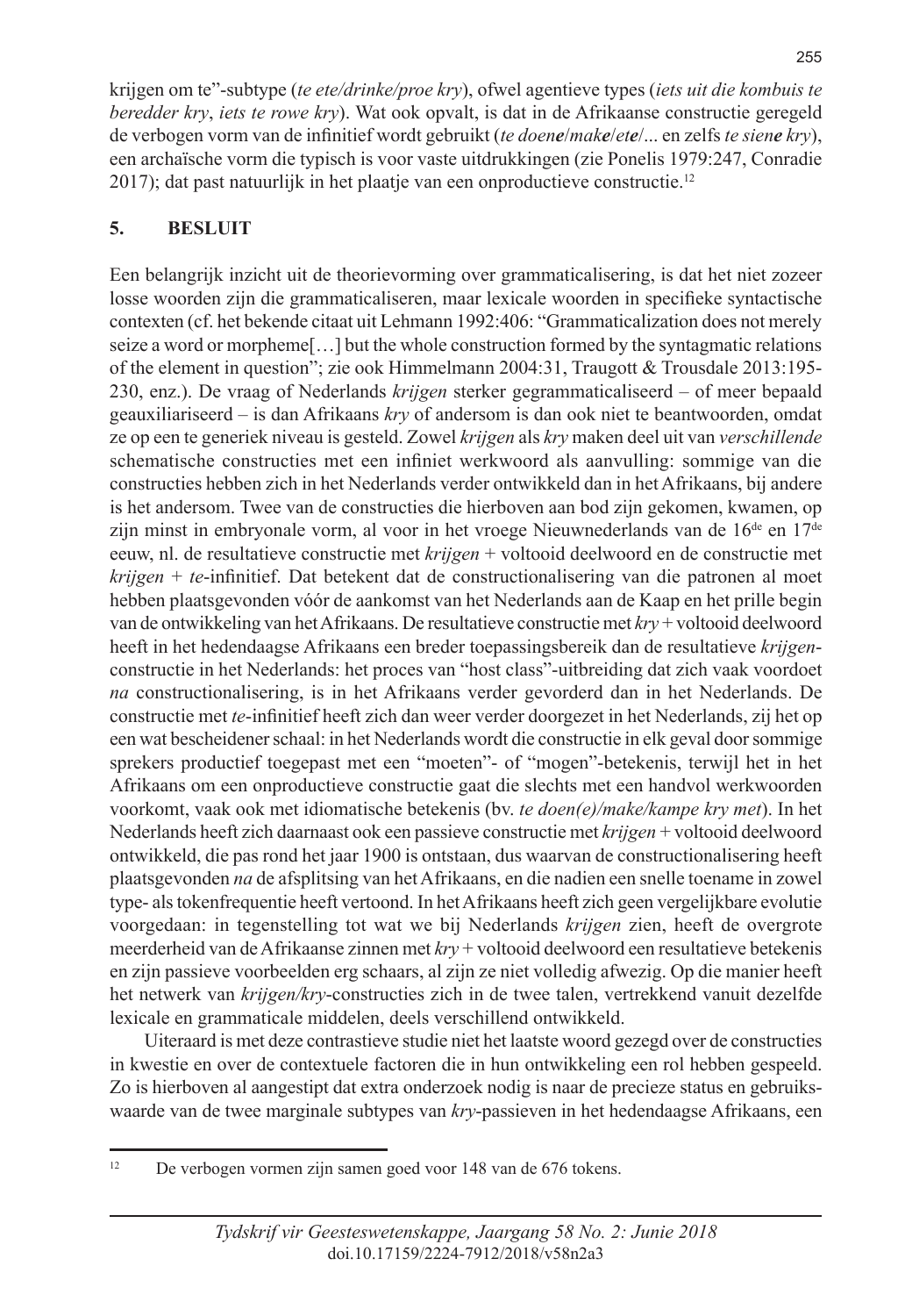thema dat zich goed leent tot enquête-onderzoek. Daarnaast zijn er vooral meer *diachrone* data nodig, voor het Nederlands maar vooral ook voor het Afrikaans. Het diachrone corpus van Kirsten (2015), dat bestaat uit één miljoen woorden tekst verdeeld over vier subperiodes van een decennium verspreid over de 20ste en vroege 21ste eeuw (nl. 1911–20, 1941–50, 1971–80, 2001–10), blijkt na manuele controle van alle voorkomens van *kry* en *gekry* slechts 24 relevante attestaties te bevatten, voor de vier perioden samen: 14 voorbeelden van *kry* + voltooid deelwoord en 10 voorbeelden van *kry* + te-infinitief. Dat is uiteraard te weinig om meer zicht te krijgen op, bijvoorbeeld, de chronologie van de expansie(s) bij resultatief *kry*: wat kwam er het eerst, het gebruik met pseudotransitieve en intransitieve werkwoorden of het gebruik met atelische transitieve predicaten, en wanneer hebben die uitbreidingen zich precies voorgedaan? Voor deze en andere vragen is er een grote behoefte aan een omvangrijker diachroon corpus Afrikaans.

#### **BIBLIOGRAFIE**

- ANS = Haeseryn, W., Romijn, K., Geerts, G., de Rooij, J., & van den Toorn, M.C. 1997. *Algemene Nederlandse spraakkunst*. Tweede, geheel herziene druk. Groningen: Martinus Nijhoff & Deurne: Wolters Plantyn.
- Barðdal, J. 2008. *Productivity. Evidence from case and argument structure in Icelandic*. Amsterdam: Benjamins.
- Barðdal, J. & Gildea, S. 2015. Diachronic Construction Grammar: Epistemological context, basic assumptions and historical Implications. In Barðdal, Smirnova, Sommerer & Gildea (reds.), *Diachronic Construction Grammar.* Amsterdam: Benjamins, pp. 1-49.
- Boas, H.C. & Sag, I.A. (eds). 2012. *Sign-Based Construction Grammar*. Stanford: CSLI.
- Breed, A. 2012. Die grammatikalisering van aspek in Afrikaans: 'n semantiese studie van die perifrastiese progressiewe konstruksies. Proefschrift Noordwes-Universiteit.
- Broekhuis, H. & Cornips, L. 1994. Undative constructions. *Linguistics*, 32:173-189.
- Broekhuis, H. & Cornips, L. 2012. The verb krijgen 'to get' as an undative verb. *Linguistics*, 50:1205- 1249.
- Broekhuis, H. & Corver, N. 2015. *Syntax of Dutch. Verbs and Verb Phrases Vol 2*. Amsterdam: Amsterdam University Press.
- Broekhuis, H., Corver, N. & Vos, R. 2015. *Syntax of Dutch. Verbs and Verb Phrases Vol 1*. Amsterdam: Amsterdam University Press.
- Bybee, J. 1995. Regular morphology and the lexicon. *Language and Cognitive Processes*, 10:425-455.
- Colleman, T. 2009. Verb disposition in argument structure alternations: A corpus study of the Dutch dative alternation. *Language Sciences*, 31:593-611.
- Colleman, T. 2015. Constructionalization and post-constructionalization: The constructional semantics of the Dutch *krijgen*-passive in a diachronic perspective. In Barðdal, Smirnova, Sommerer & Gildea (reds.), *Diachronic Construction Grammar*. Amsterdam: Benjamins, pp. 215-258.
- Colleman, T. 2016. Over werkwoordalternanties in de Syntax of Dutch. *Nederlandse Taalkunde*, 21:242- 251.
- Colleman, T. & Rens, D. 2016. Het *krijgen*-passief en de werkwoordelijke eindgroep: Een diachrone voorstudie op basis van Delpher. *Papers of the Linguistic Society of Belgium* 10.
- Conradie, J. 2017. Inflection and derivation. *Taalportaal*. http://www.taalportaal.org/taalportaal/topic/ pid/topic-14432907082454389 [14 december 2017].
- Croft, W. 2001. *Radical Construction Grammar: Syntactic theory in typological perspective*. Oxford: Oxford University Press.
- De Schutter, G. 1989. *Casussen, syntactische functietoekenning en gemarkeerdheid***.** Antwerp Papers in Linguistics 63.
- Fillmore, C.J. 1988. The mechanisms of 'Construction Grammar'. *Proceedings from the annual meeting of the Berkeley Linguistics Society*, 14:35-55.
- Fried, M. 2013. Principles of constructional change. In Hoffmann &Trousdale (reds.). *The Oxford handbook of Construction Grammar*. Oxford: Oxford University Press, pp. 419-437.